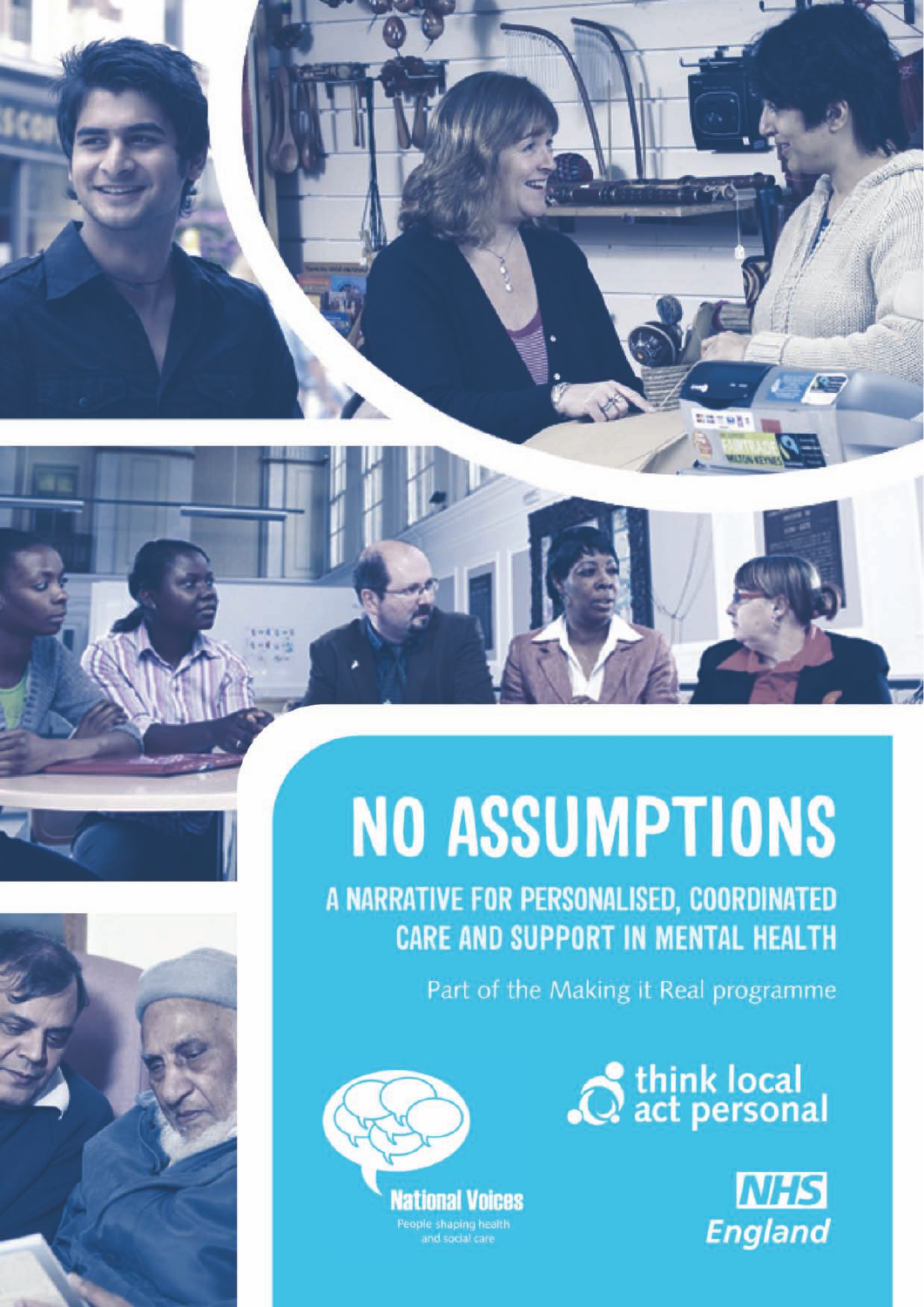## **Contents**

| In practice |  |
|-------------|--|
|             |  |
|             |  |
|             |  |
|             |  |
|             |  |

## **Acknowledgements**

Thank you to all the partners and individuals who contributed to the development and writing of the "I" statements in this document, including members of the National Survivors User Network (NSUN) and TLAP's National Co-production Advisory Group, who have experience of mental illness, together with organisations including Mind, Rethink Mental Illness and Certitude. Thank you in particular to Sarah Carr for gathering the case studies.

Publications Gateway Reference Number 02153.

Jointly published by National Voices and Think Local Act Personal, developed in partnership with NHS England through its voluntary sector Strategic Partners Programme.

*August 2014*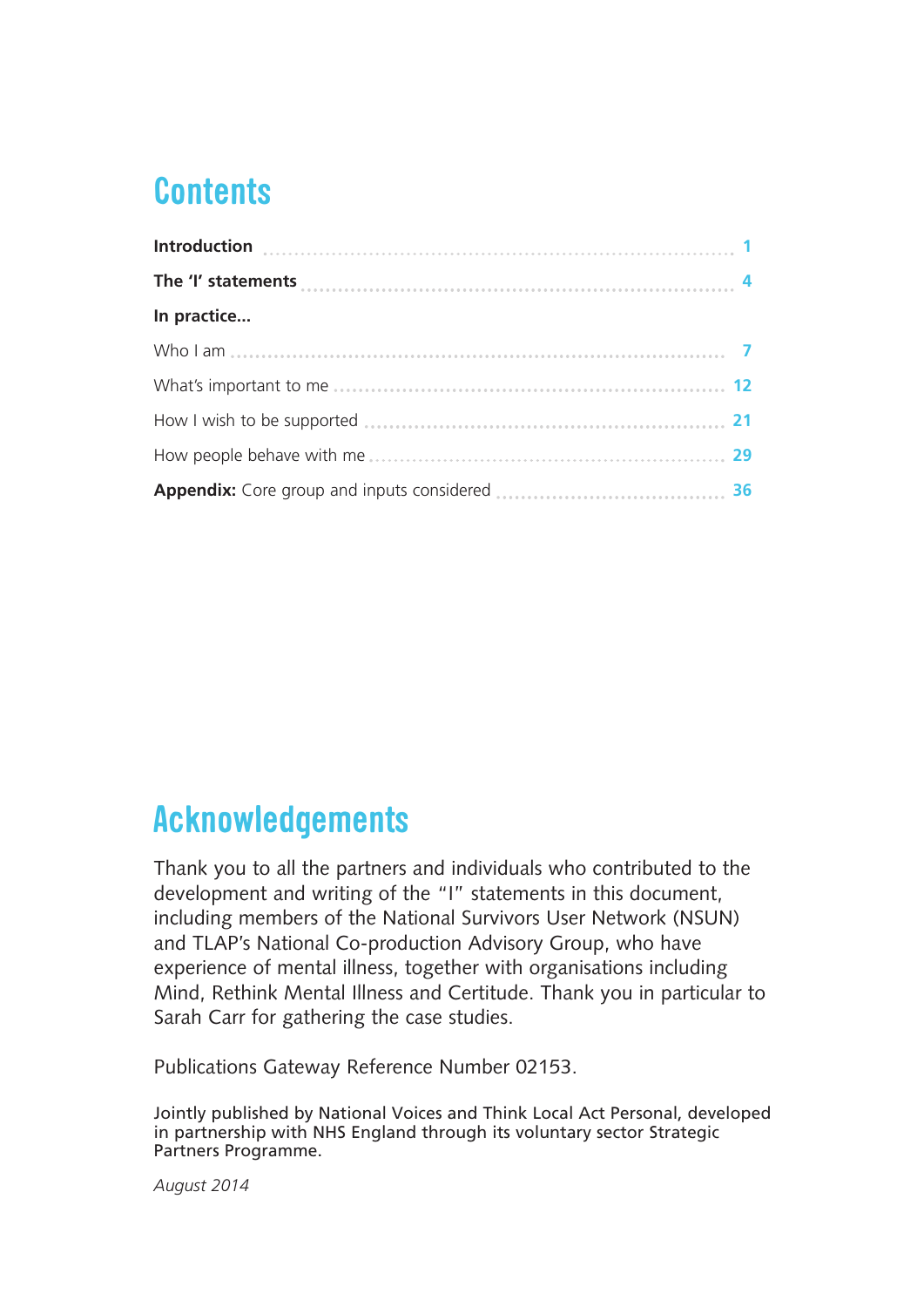## **Introduction**

This document describes some critical outcomes and success factors in the care, support and treatment of people who use mental health services, from their perspective. We hope that it will help commissioners and service providers to organise person centred care and recovery oriented support for mental and physical health, and to know when they are achieving it.

[NICE Quality Standard 14 o](http://publications.nice.org.uk/quality-standard-for-service-user-experience-in-adult-mental-health-qs14)n people's experience of adult mental health services, developed with people who use and work in the services, includes the quality statement:

#### *"People using mental health services, and their families or carers, feel optimistic that care will be effective."*

To be optimistic about their care and support, people who use services want to see joined-up, preventive approaches that do not abandon them at key stages.

They want their mental and physical health needs to be addressed together in a whole person approach.

This means mental health provision sits squarely within 'integrated care', which is defined as 'person centred coordinated care' in the Narrative coproduced by National Voices and Think Local Act Personal and adopted by all system leading organisations. People using mental health services under the Care Programme Approach have also been included in the first wave of the Integrated Personal Commissioning Programme announced by NHS England in July 2014.

This document is designed as an extension of that Narrative, highlighting some of the key factors that are particular to managing mental health and wellbeing. It offers a definition of personalised, coordinated care in mental health, agreed by people who use mental health services and people who work in health and social care; a series of 'I statements', expressing what personalised, coordinated care looks and feels like and some case studies of personalised, coordinated care in practice. The two documents should be used together.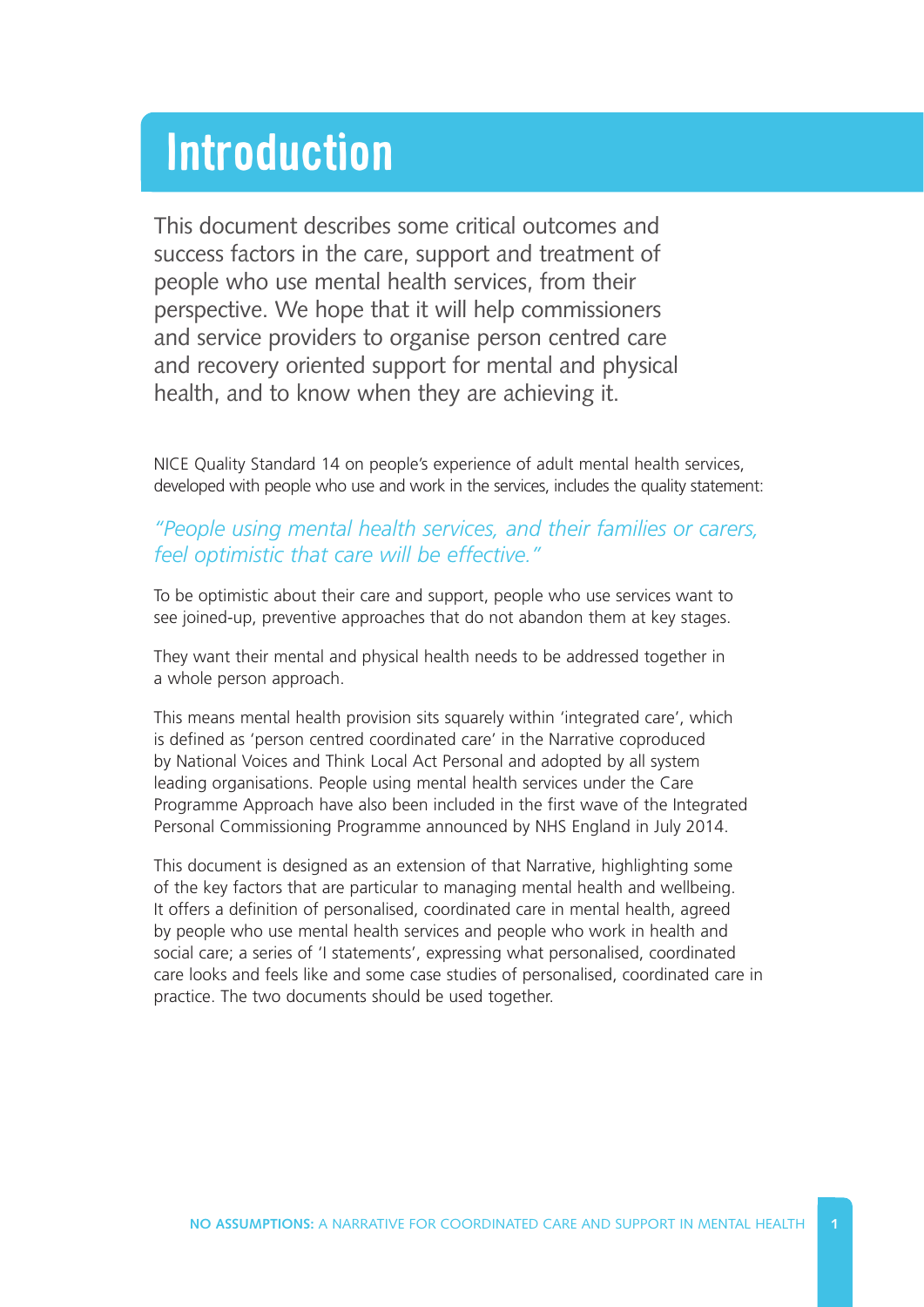From listening to people with lived experience of mental illness, and the organisations working with them, it is clear that significant weight should be attached to, for example:

- The need to be free from stigma and discrimination
- The strong desire for and importance of peer support as an effective and equal form of provision to clinical and mainstream services
- The potential positive impacts of involving people with lived experience in the design and commissioning of services, and in their operation
- Support for prevention and self management, to stay well and avoid crises, and
- The responsiveness of staff, services and support organisations to people's fluctuating needs – particularly so that crisis episodes are anticipated and well managed.

This narrative complements TLAP's Making it Real programme [\(www.thinklocalactpersonal.org.uk/MIR\),](http://www.thinklocalactpersonal.org.uk/MIR) which marks progress towards personalised and community-based support. Integration and personalisation are two sides of the same coin. Each requires the other.

A personalised care and support system will not be successful if it remains separate to the NHS, deals with people's needs in silos and maintains a cliff edge between health and care. Integration that addresses the fragmentation between health and care without recognising the role people can play in managing their own needs and encouraging self-determination will also fall short. This is why National Voices and TLAP have worked together on this document, alongside people who use services and people who work in health and social care.

We hope that commissioners and providers can make use of these statements to design and develop services in partnership with the people who use them.

The statements are highlighted up front and then followed up with case studies to illustrate what they could mean in practice.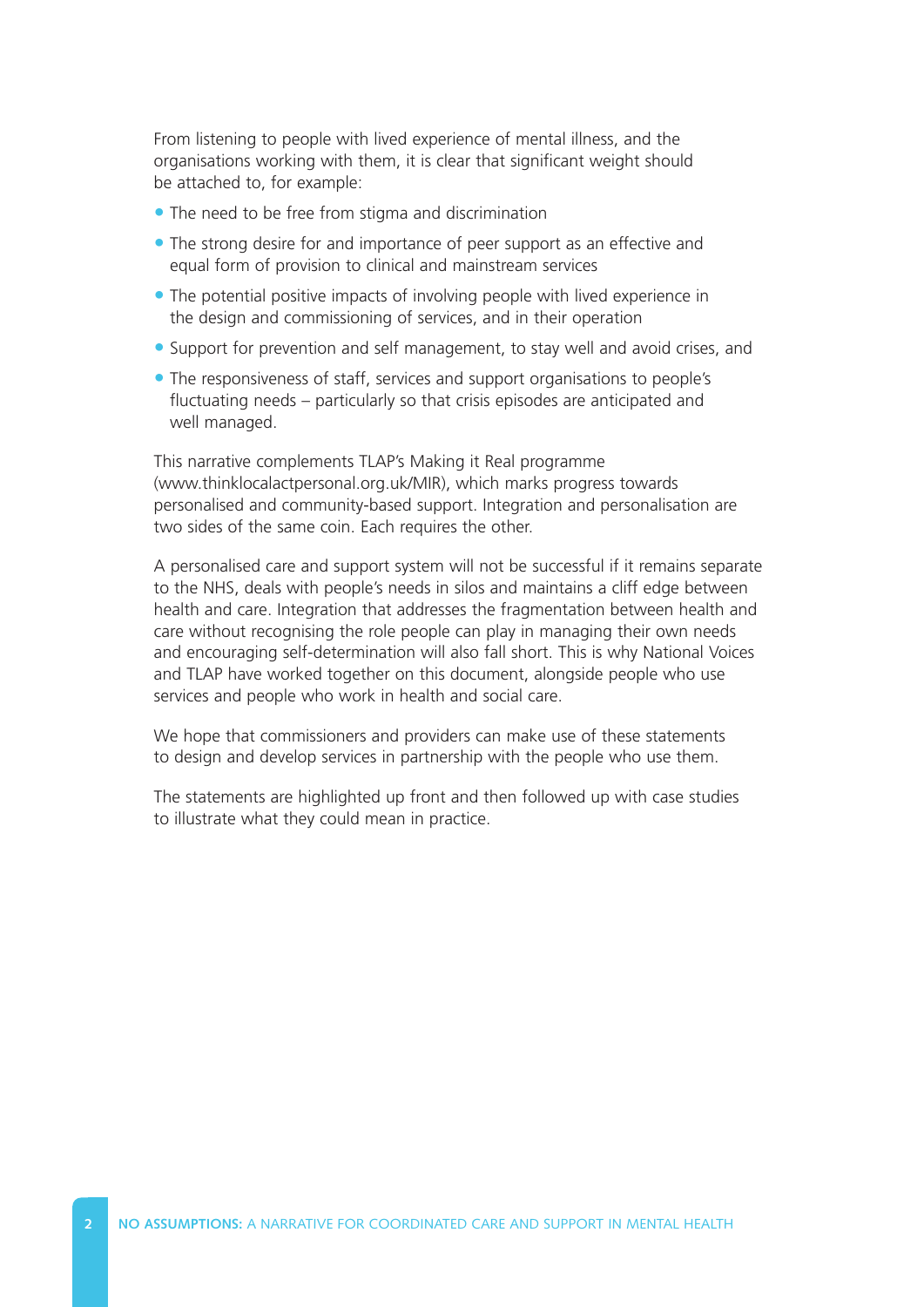A narrative for personalised, coordinated care and support in mental health:

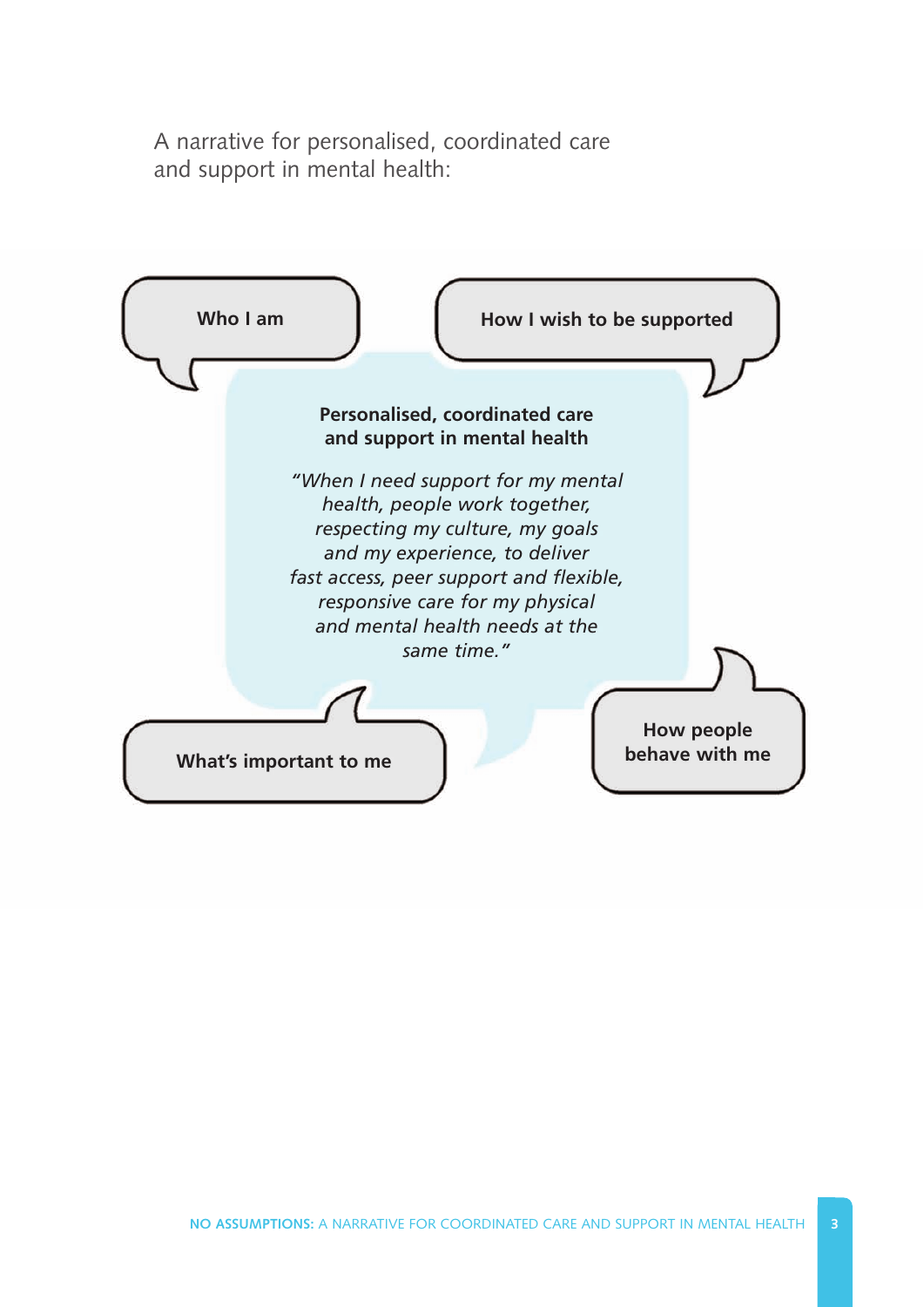## **The 'I' statements**

Personalised, coordinated care and support in mental health considers:

## **Who I am**

- My culture and identity are understood and respected when I am in contact with services and professionals.
- The strengths of my culture and identity are recognised as part of my recovery.
- I can find peer support from people who understand my culture and identity.
- I am not stigmatised by services and professionals as a result of my health symptoms or my cultural or ethnic background.

### **What's important to me**

- I feel safe.
- I have a place I can call a home, not just 'accommodation'.
- I have support to help me access benefits, housing and other services I might need.
- My strengths, skills and talents are recognised and valued.
- I am treated as a person, not just according to my behaviour. My behaviour is seen in the light of communication and expression, not just as a clinical problem.
- My personal goals are recognised by support services. They understand the importance to me of having friends, meaningful activities and close relationships.
- I choose who to consider the people 'close to me', who can support me in achieving mental wellbeing.
- I am able to see or talk to friends, family, carers or other people I say are 'close to me' at any time.
- I can determine different levels of information sharing about me with my friends, family, carers and people close to me.
- I am confident that, if I need care or treatment, timely arrangements are made to look after any people or animals that depend on me.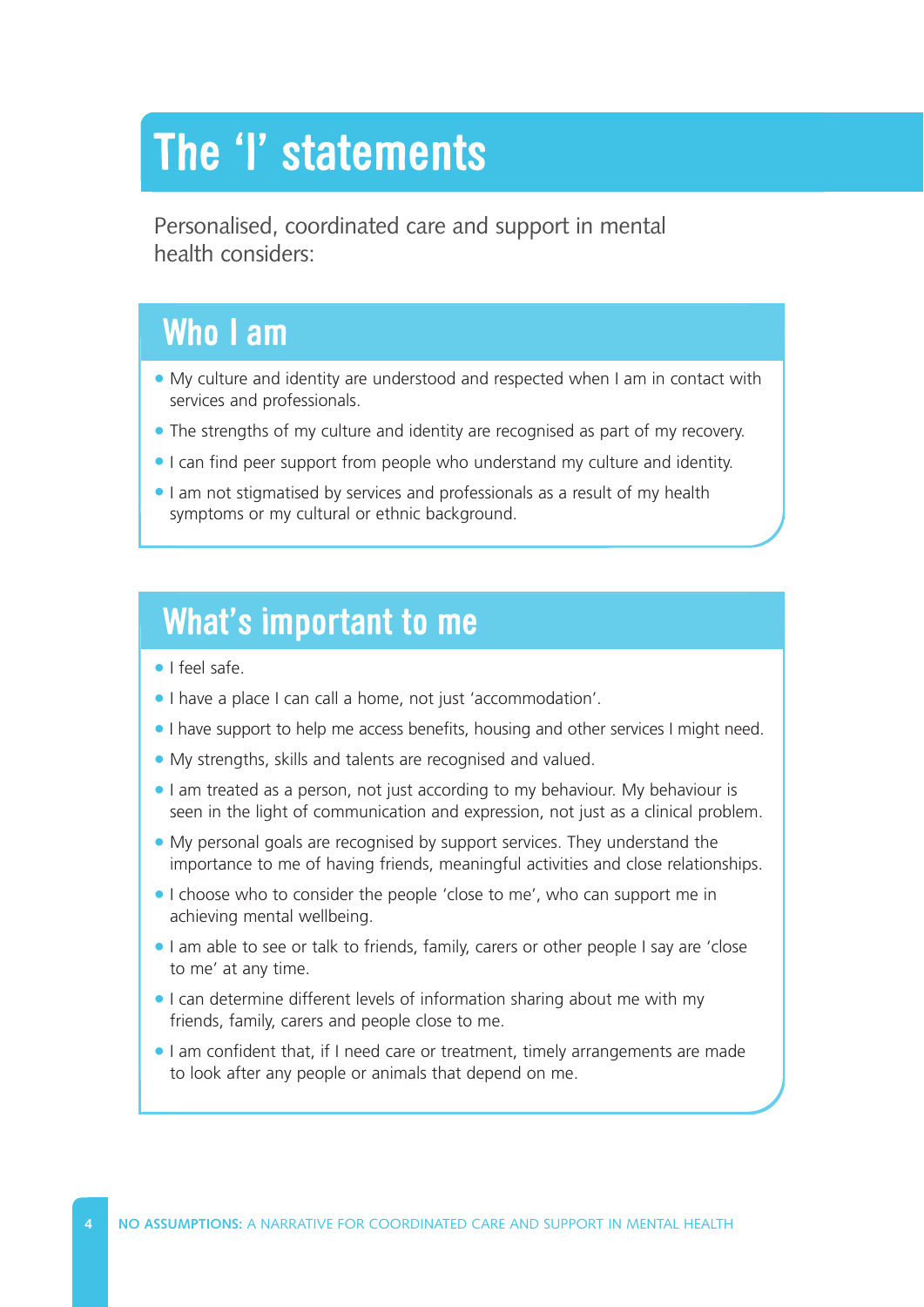## **How I wish to be supported**

- I can access support services without waiting for a medical referral.
- I have rapid access, within a guaranteed time, to recognised talking therapies.
- I have a choice of talking therapy so that I can find one appropriate to me.
- When I need urgent help to avoid a crisis I, and people close to me, know who to contact at any time.
- I am able to access a personal budget for my support needs on an equal basis to people with physical health problems: for example, to help my recovery or to stay well.
- I am provided with peer support: contact with people with their own experience of mental health problems, and of using mental health services.
- Peer support is equally valued alongside professional and clinical support.
- Peer support is available at any point in my fluctuating health in a crisis, during recovery, and when I am managing being well.
- I am confident that the services I may use have been designed in partnership with people who have relevant lived experience.
- Wherever possible, there are people with their own experience of using services who are employed or otherwise used in the services that support me.
- My mental and physical health needs are met together.
- When I need medicines, their potential effects including how they may react with each other — are assessed and explained.
- Where I raise my physical health concerns, in any setting, they are taken seriously and acted on.
- If I am in hospital, staff on the wards can help with my mental as well as physical health needs.
- If I raise complaints or concerns about a service these are taken seriously and acted upon, and I am told what has happened in response.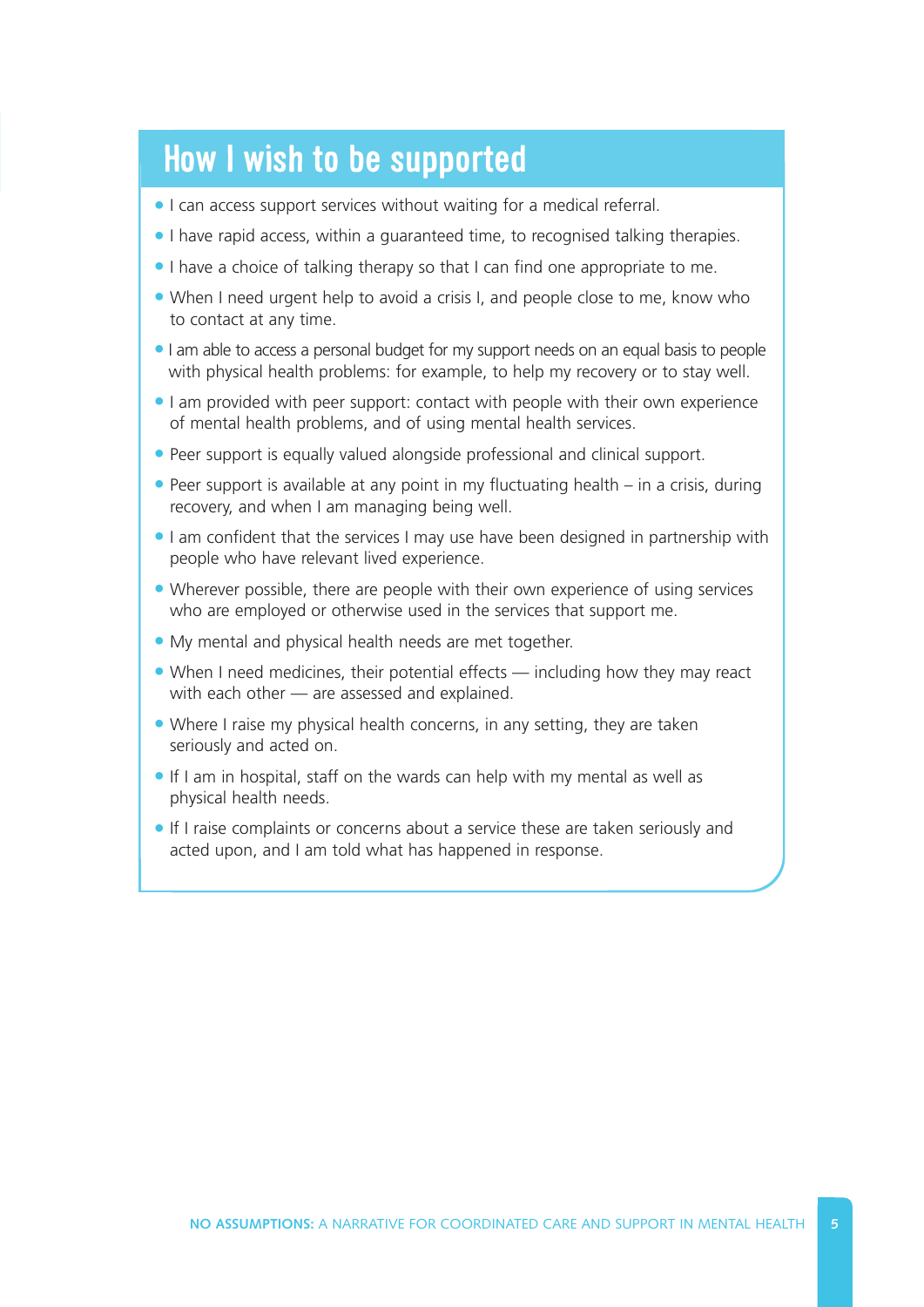## **How people behave with me**

- Those who work with me bring optimism to my care and treatment, so that I can be optimistic that care will be effective.
- Services and professionals listen to me and do not make assumptions about me.
- The staff I meet are trained to understand mental health conditions and able to help me as a whole person.
- Staff support me to be involved in decisions at the right level. They respond flexibly and change the way they work as my needs change.
- If I do not have capacity to make decisions about my care and treatment, any advance statements or decisions I have made will be respected.
- People take me seriously and trust my judgement when I say a crisis is approaching. I can get help fast.
- As far as possible, people who see me in a crisis follow my wishes and any plan I have previously agreed.
- As far as possible, I see the same staff members during a crisis.
- I am supported to develop a plan for how I wish to be treated if I experience a crisis in future.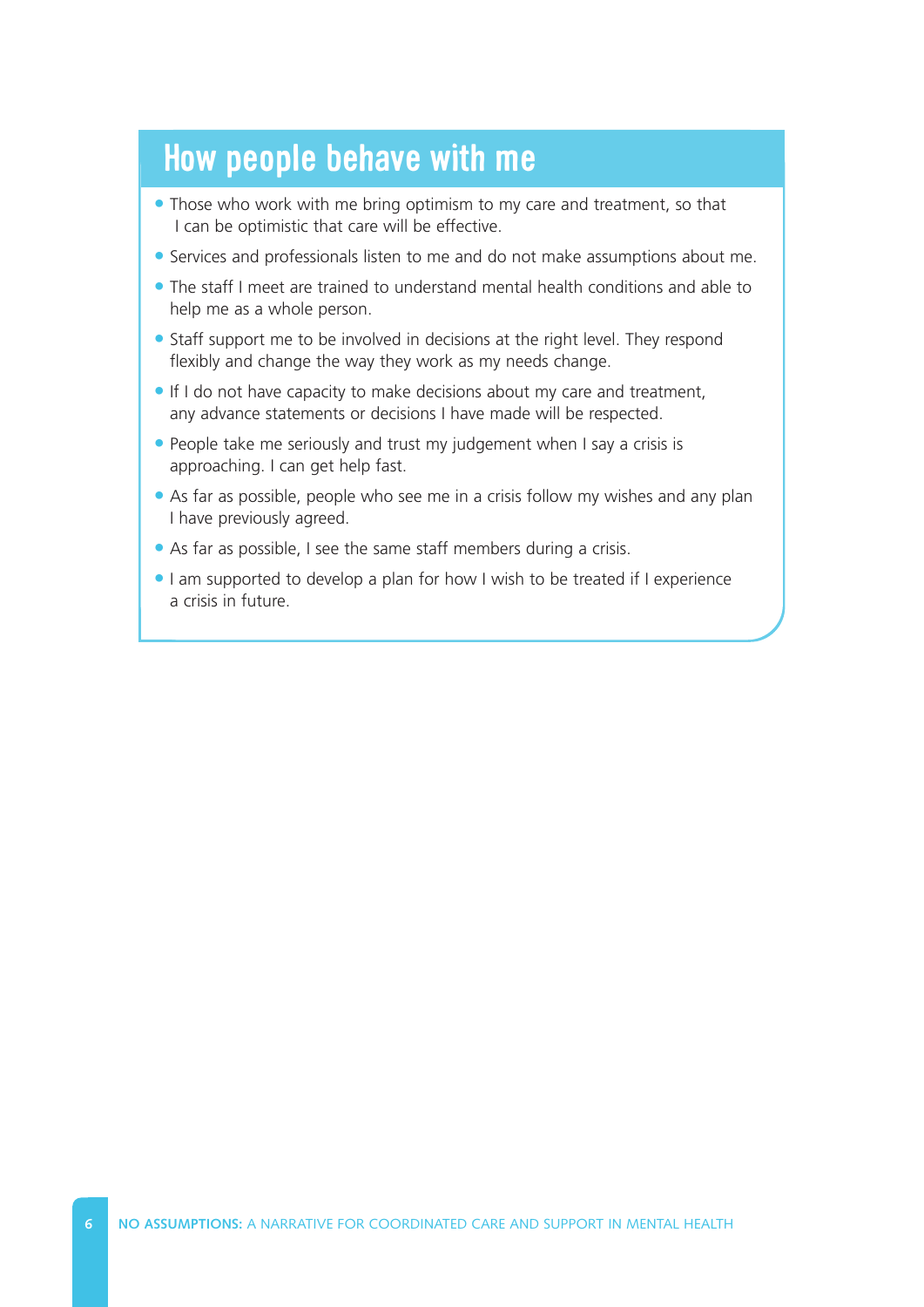## **In practice...**

Here we set out some real case studies to support the "I" statements and show what they look like in practice.

## **Who I am**

- My culture and identity are understood and respected when I am in contact with services and professionals.
- The strengths of my culture and identity are recognised as part of my recovery.
- I can find peer support from people who understand my culture and identity.
- I am not stigmatised by services and professionals as a result of my health symptoms or my cultural or ethnic background.

#### **THE SOMALI PROJECT, CERTITUDE, LAMBETH, LONDON**

This project, run by Certitude, is designed to bridge the gap between the Somali community and mainstream services in Lambeth. In particular the service helps people with a range of health and social issues that are affecting them and their families. The service has two full-time outreach staff who are themselves Somali. They are in a position to understand some of the language, migration and cultural difficulties people bring and offer advice, advocacy and sign-posting. The service acts as a bridge between housing providers, local authority and health services, benefits agencies, utility companies, educational bodies and other voluntary organisations. The goal is to support people who may come with a complex set of issues to become part of the wider community and gain the confidence to lead more independent lives.

Mr Askar, 49, was referred to the project by some family members after a period of homelessness and mental health problems. His mental health problems were exacerbated by social isolation, he lacked immigration documents and had poor physical health. Language was a major barrier to Mr Askar finding out about and accessing services and support. Firstly, the project worker found him a place in a hostel and helped him to deal with his immigration status. Mr Askar was then supported to find a suitable GP to help with his mental and physical health problems and was given information in Somali on mental health and wellbeing. The project worker signposted him to some suitable community activities to help him to address his social isolation.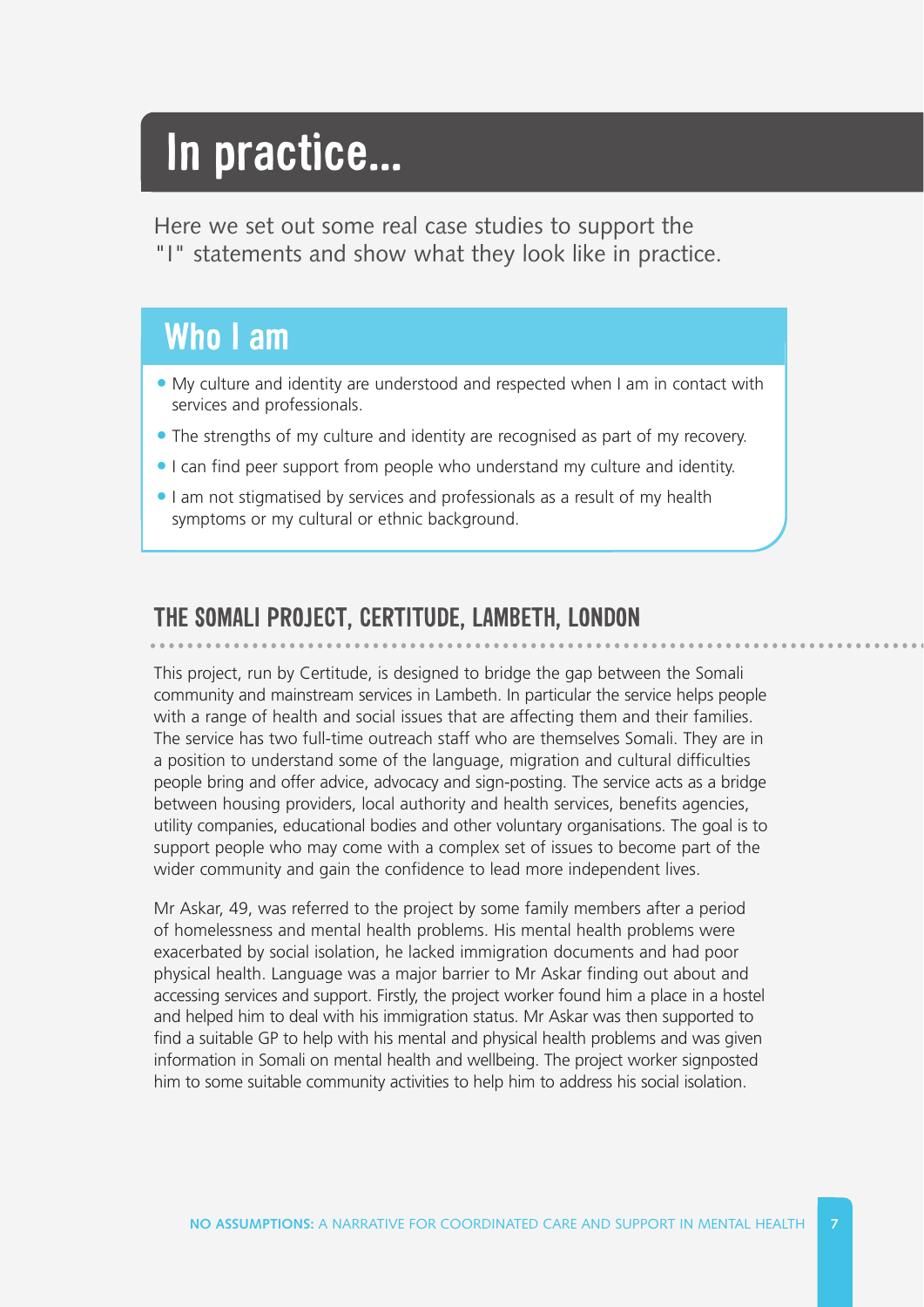When welfare benefits were investigated, they discovered that because of his health Mr Askar was entitled to Employment Support Allowance. Through having continual support and advocacy, Mr Askar was able to find accommodation through Lambeth Choice Based Lettings. He was supported in initial meetings with the housing officer and helped to understand his new tenancy agreement. Furniture was obtained through a local charity and Mr Askar successfully applied for housing and council tax benefits. Now he is settled in a home of his own, Mr Askar is taking up training, volunteering and educational opportunities the project has signposted him to. His confidence in using English and in communicating has improved since he took up a local ESOL course.

You can find out more about the project here: *www.certitude.org.uk/find[support/mental-health/services-we-offer/somali-project/](http://www.certitude.org.uk/find-support/mental-health/services-we-offer/somali-project/)* 

#### **QU'RAN AND EMOTIONAL HEALTH, SUFFOLK AND ROCHDALE MIND**

Suffolk Mind has worked in partnership with local Muslim groups to capture good practice and cultural knowledge about Muslim mental health and wellbeing. A booklet called 'The Qur'an and Emotional Health: An Introduction' was developed over a year with Islamic scholars, psychologists, Imams and practicing Muslims. The 52-page A5 booklet is distributed to mosques, GP surgeries and community centres and covers issues such as speaking to your GP; stress, anxiety and depression; medical terms and what they mean; securing emotional wellbeing; emotional needs and resources; healing the Nafs – or the self; technical terms for non-Muslims.

By outlining emotional and mental health needs in an Islamic context, the booklet also supports health and social care professionals to work more effectively with Muslim individuals and communities. It has been introduced into Rochdale and Mind is working with Muslim communities in Bedfordshire, Hackney, Dudley, Bradford, Solent and York to use the booklet to build mental health capacity at local levels.

[For more about the project please visit:](http://www.suffolkmind.org.uk/the-quran-and-emotional-health.asp) *www.suffolkmind.org.uk/the-quranand-emotional-health.asp*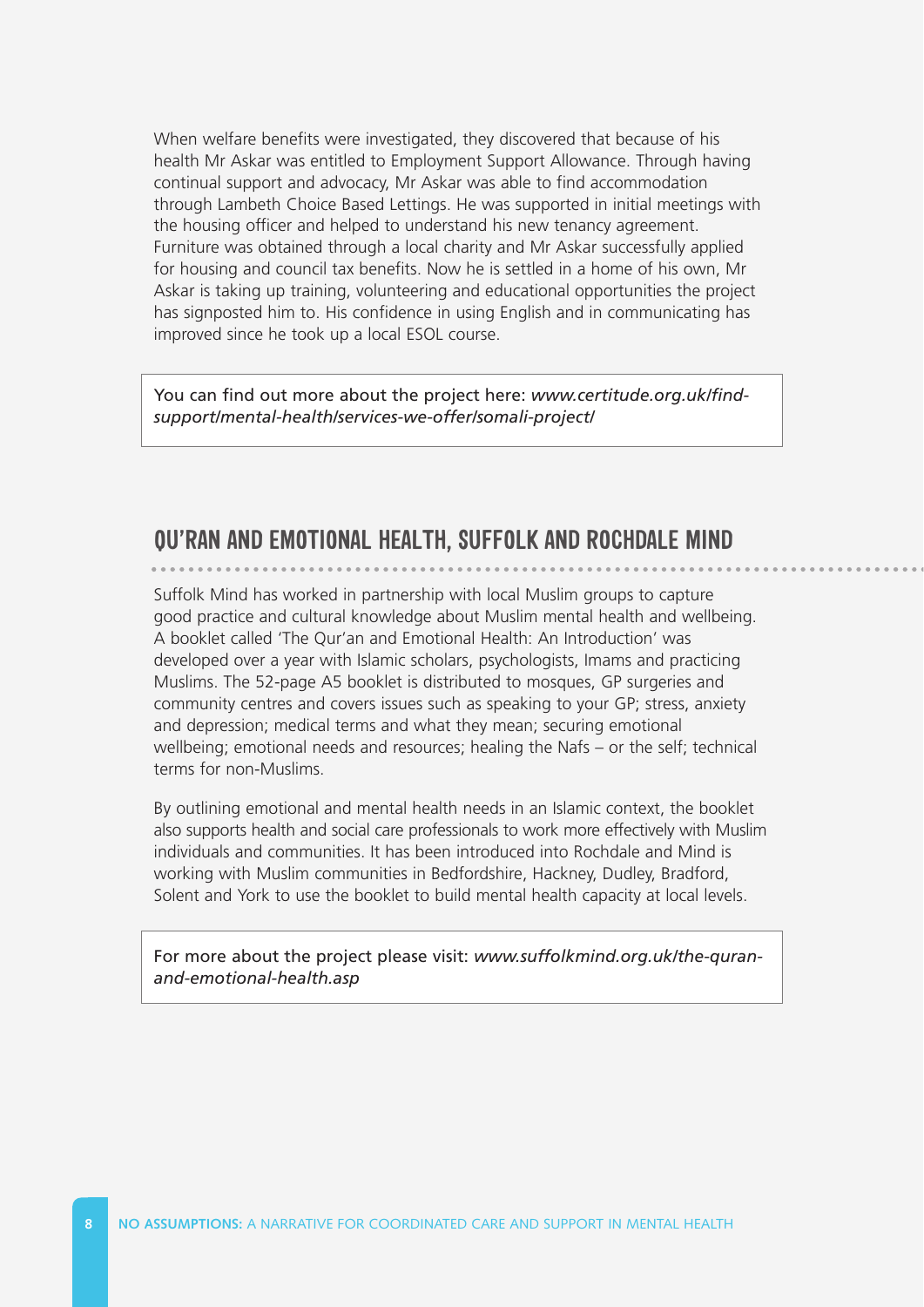#### **MIND PEER SUPPORT FOR SOUTH ASIAN WOMEN, LEEDS**

Leeds Mind is developing their peer support model to enable women from South Asian communities to access peer-led group work, within their local community. This project has been funded through a legacy left by Nasa Begum to national Mind. Nasa Begum, a senior policy adviser to the Department of Health, was very open about her use of both mental health and physical disability services.

Three of Leeds Mind's peer support facilitators are working with local community organisations Dosti, Hamara, Touchstone, Khoshish and Chapeltown Children's Centre. Plans are in place to work with young Asian females at The Market Place and Archway. By developing this work, Leeds Mind is creating new networks to take the work further.

The workshops and courses have been adapted to suit the women involved. The project has found that language is not a barrier in improving the women's wellbeing. Bindu and Sham, who speak Urdu, Punjabi and Hindi, use a "mix and match" approach to deliver the workshops to meet the needs of the women they are working with. They are delivering a range of one-day workshops including confidence building, building resilience, managing stress, while Amanda from Inkwell is carrying out creative workshops such as jewelry making, wool felting and batik. Short-term counselling is also available to women in their own language.

Adapted from *[anjhanda.wordpress.com/2014/04/16/leeds-mind-peer-support](http://anjhanda.wordpress.com/2014/04/16/leeds-mind-peer-support-for-south-asian-women/)for-south-asian-women/*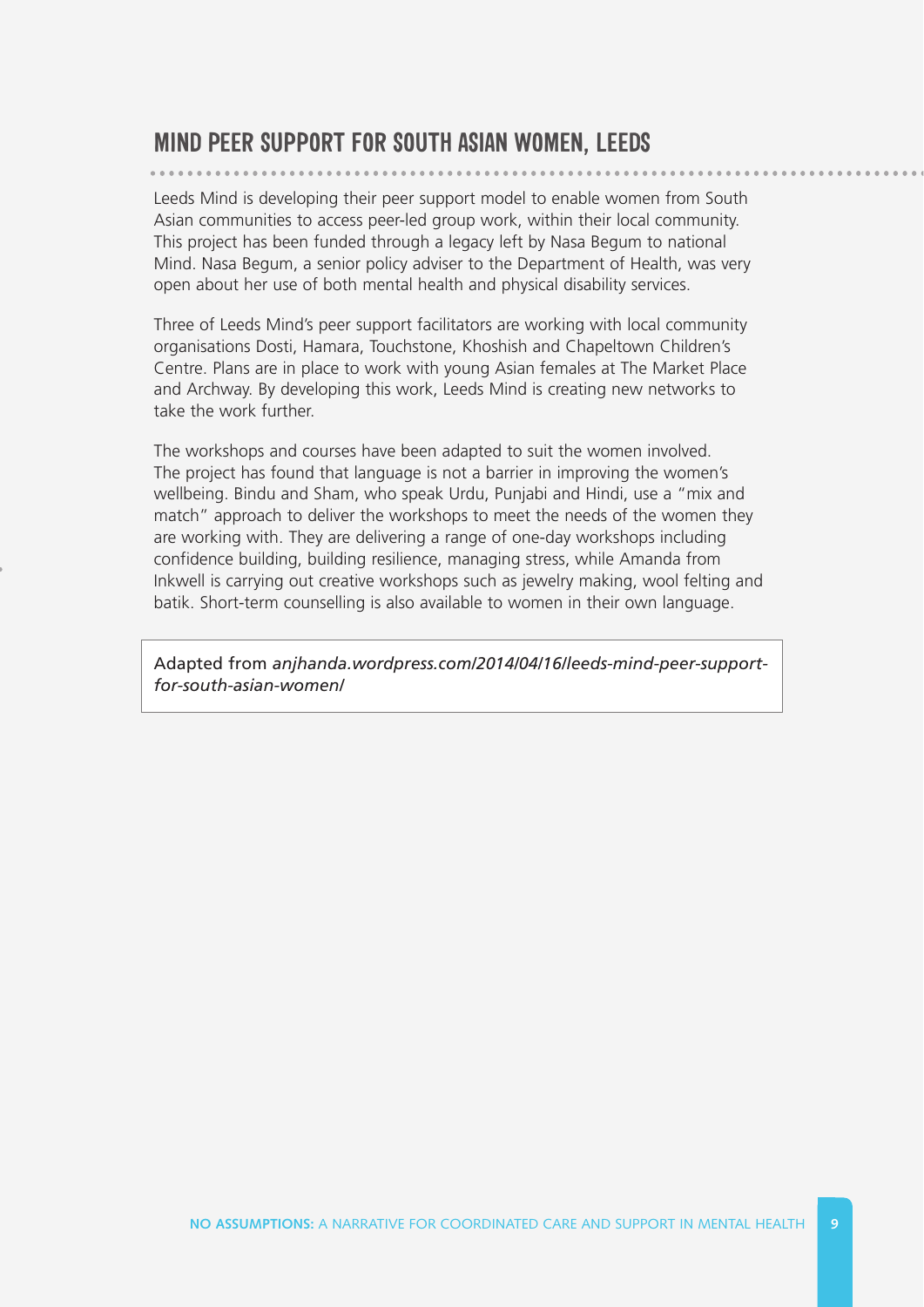MindOut is a mental health project run by and for Lesbian, Gay, Bisexual and Transgender (LGB&T) people that was started in 1998. The staff, volunteers and trustees, are all LGB and/or T and 100% of the team have lived experience of mental health problems, or caring responsibilities for a person with mental health problems. The organisation believes that sharing this identity is essential to their work and welcomes everyone who wishes to use their services.

MindOut run an advice and advocacy service covering mental health and related issues such as housing, relationships, treatments, mental health law and money. Volunteer advocates help people negotiate with service providers, support them to ask for what they need, accompany people to meetings, understand their rights and help write letters. A daily, out of hours, online support service, is delivered by trained volunteers, who are ready to provide support, advice and information or signpost people.

There are a number of peer support groups where LGB&T people can share their experiences, problems and stories. Many LGB&T with lived experience of mental health are keen to meet each other outside of the commercial pubs and clubs. MindOut aims to provide a place to meet where it is safe to identify as LGB&T and as having mental health concerns. The groups are both 'closed' and 'open'. A peer mentoring project gives people with lived experience of mental health the opportunity to be paired up with a trained volunteer, who works in a person-centred way.

MindOut has an allotment in Hove that is maintained by people who use services, staff and volunteers who have regular trips to the allotment in a small group setting. Various tasks are undertaken with everyone working together to grow produce that is used, when possible, to cook at one of the peer support groups. People who take part in the allotment also have the opportunity to take produce home with them to cook with.

'Since attending the groups at MindOut it has helped me enormously. I don't feel so isolated and alone with my problems. Being able to relate to other LGBT people has really helped me' – MindOut service user.

To read more about MindOut's work please visit: *[www.mindout.org.uk](http://www.mindout.org.uk)*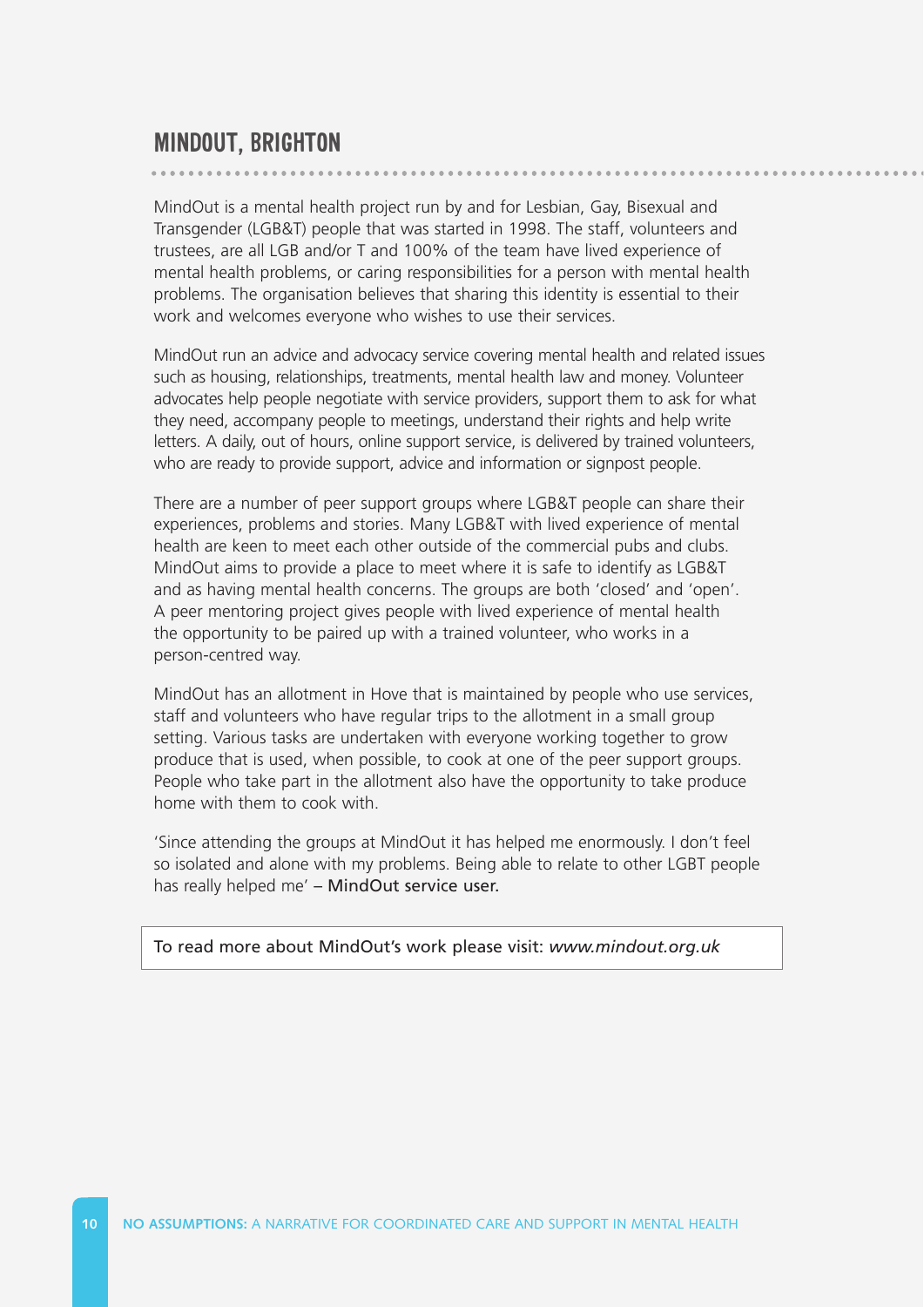#### **MOTHERTONGUE, READING**

Mothertongue is a voluntary sector multi-ethnic counselling and listening service where people are heard with respect in their chosen language. The charity offers holistic support to people and professional development to staff and volunteers from black and minority ethnic (BME) communities, with clients from over 32 ethnicities and delivering counselling in 13 different languages (some through trained interpreters). The language support offered, in partnership with agencies such as The Citizen's Advice Bureau, can, for some, be the difference between settling well and integrating productively, or getting into severe difficulties. The organisation has accredited professional counsellors who speak a minimum of two languages. It delivers counselling and practical language support in over twenty languages and can offer support in other languages through trained and culturally sensitive interpreters, with BACP accredited counselling provision.

Mothertongue's Mental Health Interpreting Service is supported by Reading Clinical Commissioning Group and Berkshire Healthcare Trust and has recently provided over 550 hours of interpreting in eight languages. The Mental Health Interpreting Project enables clients to have access to appropriately trained interpreters and so experience equity of access to Mental Health services. Access to a trained pool of interpreters ensures that there is consistency of the interpreter being used for a series of consultations with individual clients. Not only do they train the interpreters in how to work in a therapeutic context, but Mothertongue also trains clinicians in how to work effectively with interpreters. As a result, clinicians and interpreters are more confident about working together and provide a much more effective service for clients, for whom, otherwise there would be no opportunity to access help in this way.

"During therapy, many times you are not in a normal state of mind, and you aren't very conscious so during that time if you are speaking your own language to someone sitting in front of you, then it is much easier in Urdu" - Mothertongue Mental Health Interpreting Service client.

Find out more about the work of Mothertongue at: *[www.mothertongue.org.uk](http://www.mothertongue.org.uk)*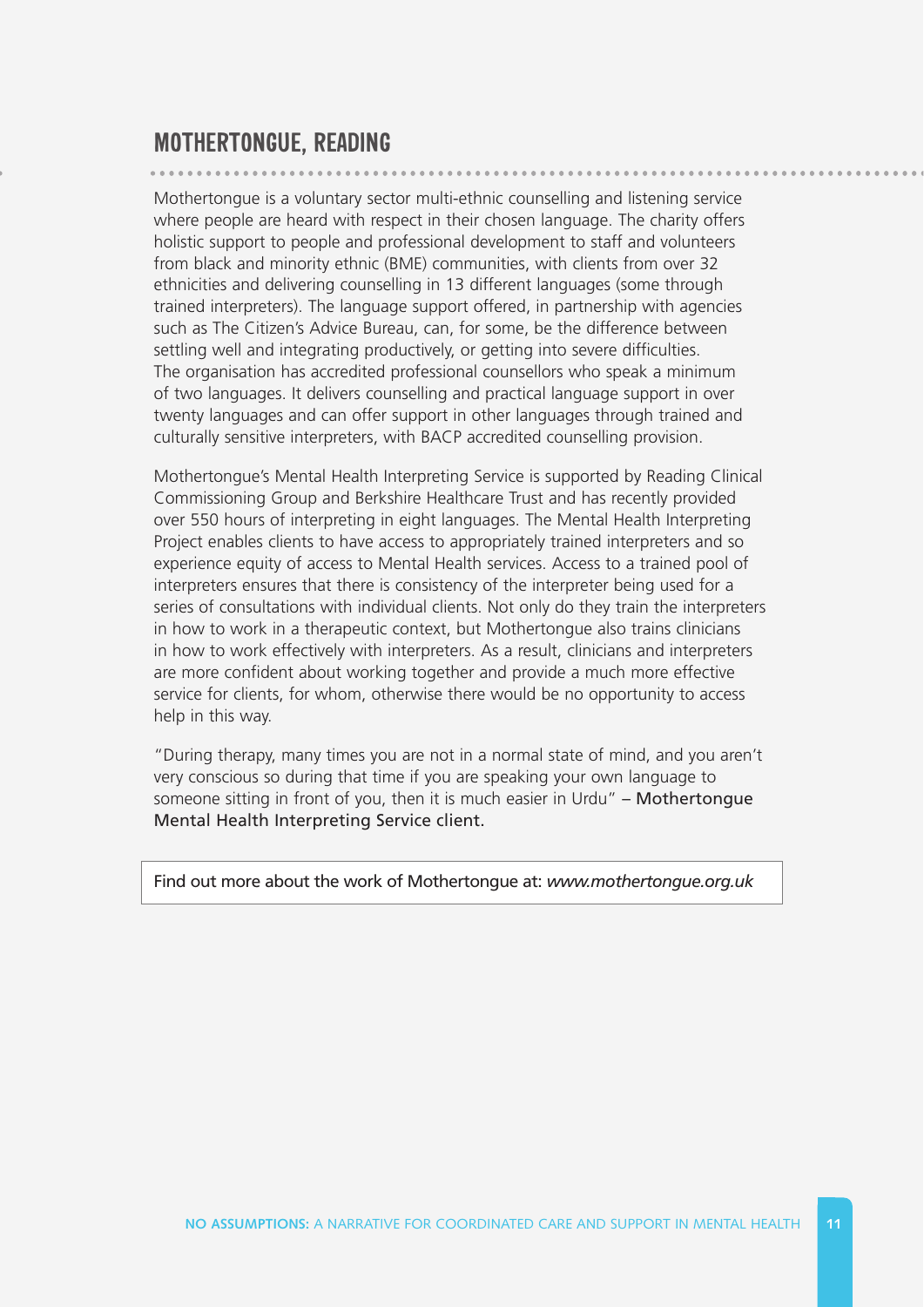### **What's important to me**

- I feel safe.
- I have a place I can call a home, not just 'accommodation'.
- I have support to help me access benefits, housing and other services I might need.
- My strengths, skills and talents are recognised and valued.
- I am treated as a person, not just according to my behaviour. My behaviour is seen in the light of communication and expression, not just as a clinical problem.
- My personal goals are recognised by support services. They understand the importance to me of having friends, meaningful activities and close relationships.
- I choose who to consider the people 'close to me', who can support me in achieving mental wellbeing.
- I am able to see or talk to friends, family, carers or other people I say are 'close to me' at any time.
- I can determine different levels of information sharing about me with my friends, family, carers and people close to me.
- I am confident that, if I need care or treatment, timely arrangements are made to look after any people or animals that depend on me.

#### **TOGETHER YOUR WAY, LONDON**

In 2010 two traditional mental health day centres in South London were transformed with the people who use them. The aim was to create the type of community support and activities that would lead to a greater number of people achieving independence and better mental health. The majority of people who came to the day centres had done so for a long period of time, some for over 10 years.

Michelle, who was a long-term user of the day centres said "I used Heathside [the day centre] for many years. I quite liked it there. It was a good place to go if you were stuck indoors...When I heard it was closing I wasn't happy about it… I was worried there wouldn't be any help for me afterwards. It took a bit of encouragement before I started using Your Way."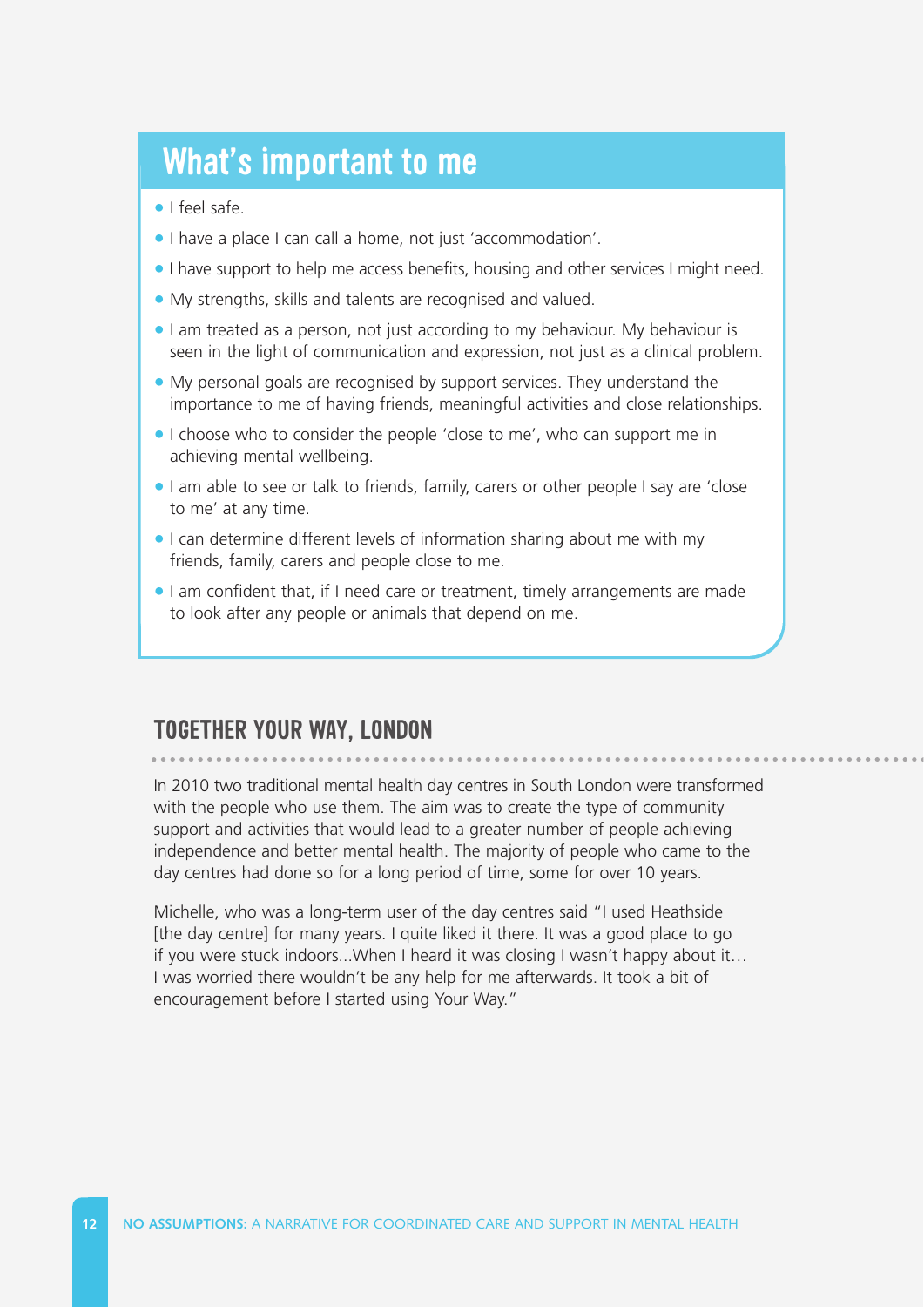In April 2011, after engaging people who use services, staff and commissioners, the new service 'Your Way' was opened. Preventing isolation and increasing meaningful activities were the main priorities identified by people using the service. The emphasis is on people leading their own support, identifying unique goals and the service focus is on how to support people to achieve those goals and overcome barriers. Support is provided in practical steps during one-to-one sessions while at the same time connections are built with people in similar situations and with resources in the local area. Peer support also plays a big part in Your Way and can be a step into employment. The service is now based in cafes, libraries and community centres and signposts people to employment and debt advice, psychological therapies, housing support, substance misuse services and sports clubs. Drop in services are available once or twice a week for new people to find out more.

Michelle reflects on the old and new approach: "Your Way is very different to Heathside. I do miss having somewhere to chill and have a cup of tea. But I never used to have a proper one to one with staff. Now I am working towards actually doing something with my life instead of wasting my talent, so it's a good thing."

Together Your Way offers services in several localities in the UK. To find out more visit: *[www.together-uk.org/our-mental-health-services/your-way/](http://www.together-uk.org/our-mental-health-services/your-way/)* 

#### **IDLE VALLEY ECOMINDS, NOTTINGHAMSHIRE**

Since 2009, with support from the Big Lottery Fund, Mind has funded 130 projects in England through its Ecominds scheme to provide access to a range of naturebased activities that improve physical and mental wellbeing.

Wayne, a former serviceman, has depression and post-traumatic stress disorder. In 2010 he joined one of the Ecominds-funded projects at Idle Valley Nature Reserve in Nottinghamshire, where eco-therapy helped him to manage his mental health problems.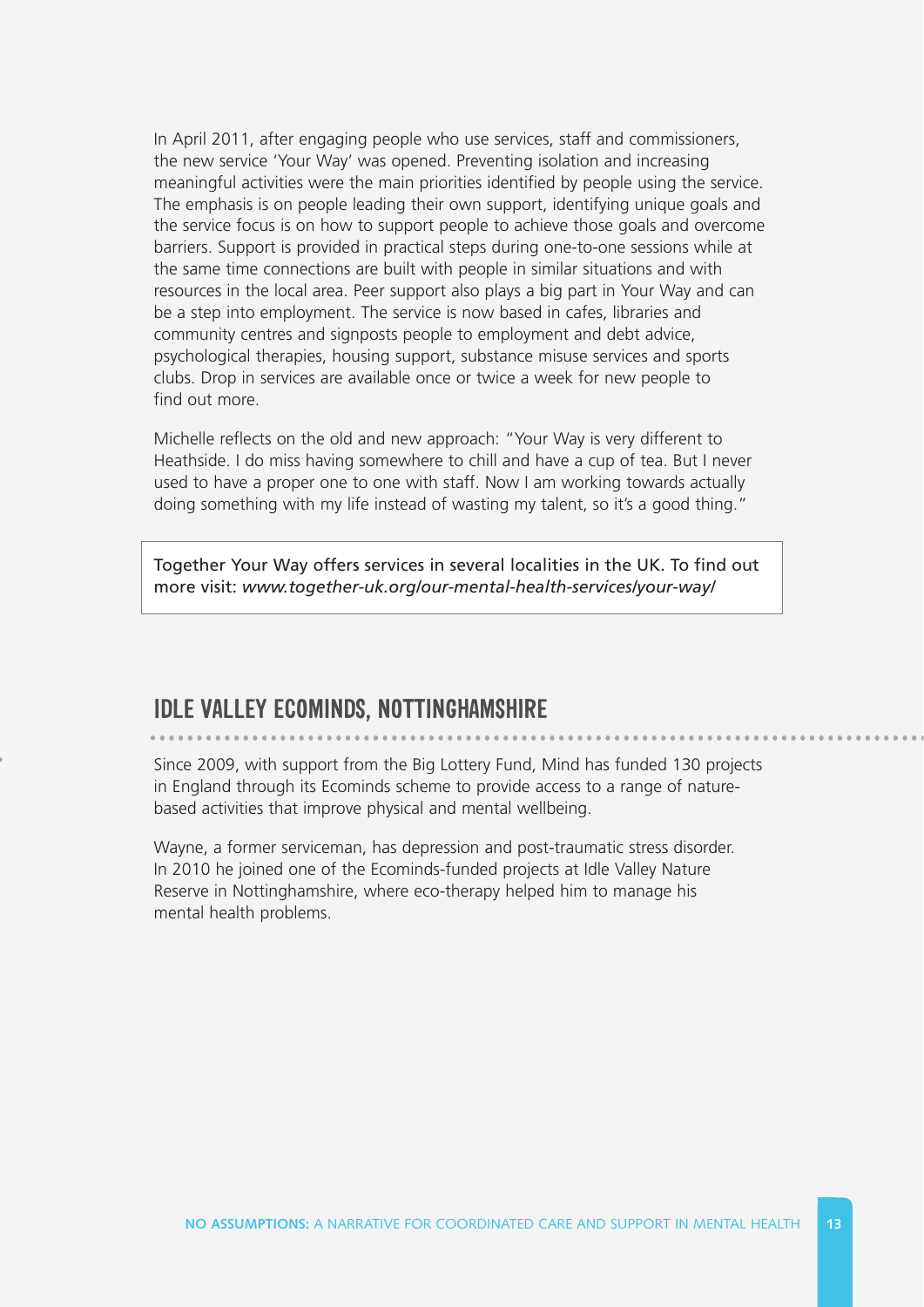"I'm an ex-serviceman and suffer from post-traumatic stress disorder and depression as a result of what I witnessed in the former Yugoslavia when I was there as part of the United Nations Protection Force in the 1990s. I was fine until about four years ago, when everything came to a boil. I ended up having a breakdown and found myself in a mental health ward. I lost my home because I couldn't pay the rent, and I lost my job due to injury. I had nothing.

I found out about the Idle Valley group through my community psychiatric nurse (CPN). She told me that it was a local nature reserve that supported people with mental health problems by getting them involved in nature-based projects on the reserve. I really got interested in woodworking and conservation. I was supported to identify areas of interest and skill – and how I could contribute to the project and then set some goals to work towards.

My confidence has grown steadily over the years. Gradually I've needed less support; I've become more involved in the management of the group and I now sit on the Ecominds advisory group and steering group. I didn't need as much support from my mental health worker, so I started coming directly to the project on my own. I became more interested in the wider activities of Nottinghamshire Wildlife Trust who run the project and joined a mainstream volunteer group as well as continuing to come to the Ecominds group.

The difference Ecominds has made to my life is amazing. After a year my CPN started reducing her visits from every week to every two weeks, and then monthly. My meds have been reduced too – my Citalopram was reduced from 60mg to 50mg. And even better – after a year and a half I was discharged by my CPN. Ecotherapy may not be everyone's cup of tea – but I'd encourage anyone with a similar problem to give it try. I was sceptical at first, but I haven't looked back since."

(Adapted from *[www.mind.org.uk/information-support/your-stories/managing-my](http://www.mind.org.uk/information-support/your-stories/managing-my-mental-health-with-ecotherapy/#.U530bBaJW9c)mental-health-with-ecotherapy/#.U530bBaJW9c*)

For more about the Nottingham Wildlife Trust Ecotherapy project visit: *[www.nottinghamshirewildlife.org/campaigns/details/ecominds](http://www.nottinghamshirewildlife.org/campaigns/details/ecominds)*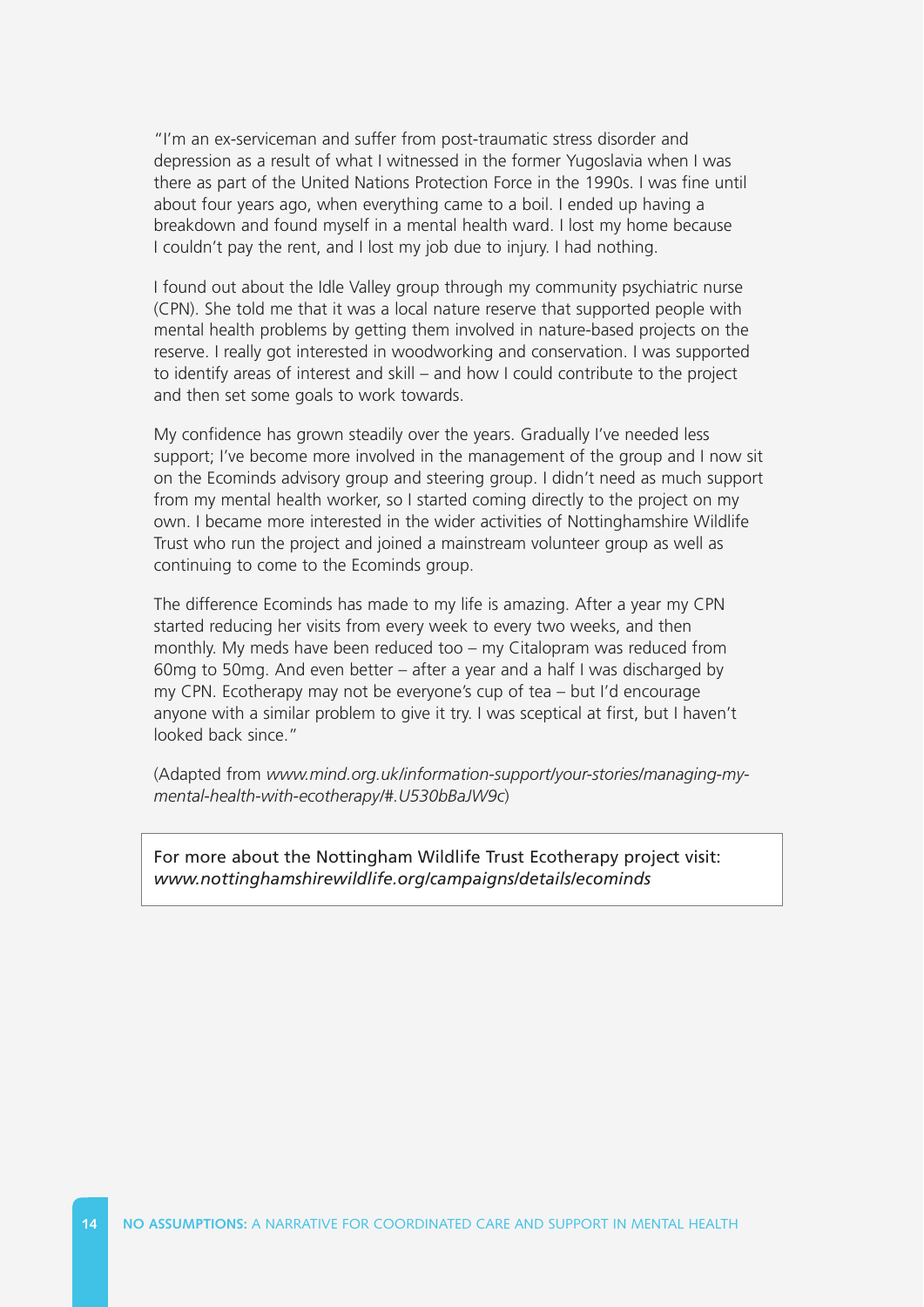#### **EMERGENCE PLUS ARTS AND SOCIAL NETWORK, LONDON**

The Arts and Social Network is a service-user led initiative that provides monthly opportunities for people who identify with the diagnosis of personality disorder (historically a much stigmatised group of people who use services) to enjoy Londonbased arts and cultural events. The network has been running for over 5 years and was set up by a group of people who understand from first-hand experience that often the positive social interactions that can be rewarding and transformative can be the things people find difficult and therefore avoid. Initial work was through collaboration with Tate Modern and the British Association of Art Therapy and with some professional input, the network activities are designed using elements of the Democratic Therapeutic Community model as well as aspects from art therapies and arts educationalists.

The group select exhibitions, practical workshops and events that provide an optimum level of stimulation but aren't potentially traumatising nor conceptually at odds with the audience. The event plays a dual purpose at the Arts and Social Network, primarily as a 'distraction technique' to enable those attending to have a tolerable and meaningful experience of connection to each other without being overwhelmed by it and by providing an experiential focus for conversation. This has helped people to stay present and engaged with each other while reducing the impact of self-critical internal dialogues. Events are publicised to all network members a month in advance and members join by self-referral, with people coming from Bristol, Birmingham, Oxford and Brighton as well as London. Stewards are available to meet people beforehand and are in attendance at the event to welcome people. All events include the opportunity to socialise afterwards and there is a closed Facebook group where people can stay in touch.

'I have changed a lot for the better since joining the Arts and Social Network. I learned to flourish and really be with people.' – Emergence Plus Arts and Social Network member.

The Emergence Arts and Social Network webpage can be found here: *[www.emergenceplus.org.uk/arts-a-social-network.html](http://www.emergenceplus.org.uk/arts-a-social-network.html)*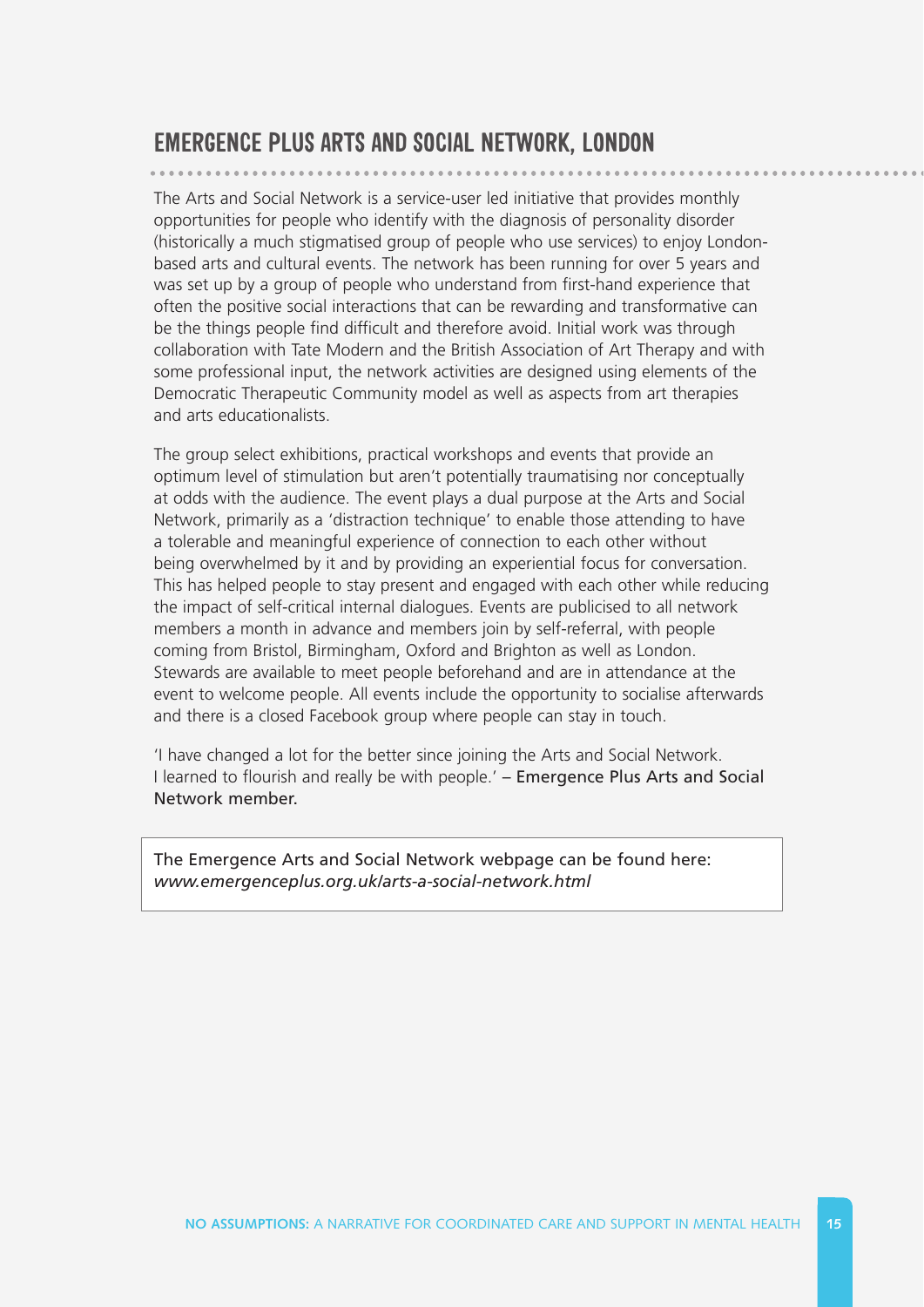#### **PSYPHER COMMUNITY TIMEBANK, HUMBER NHS FOUNDATION TRUST, HULL**

Psypher is an NHS support service for young people who have experienced episodes of psychosis and provides a useful network with group activities as well as one-toone support. Building on the culture already established within PSYPHER of involving people who use services in taking part and using their skills to deliver activities, the PSYPHER Community Timebank, which was established in 2012, has members who are users and ex-users of the early intervention team. This protected community is intended to be a safe place where members can give and get peer support with a view to building confidence, skills and a bridge back into the communities in which they live through additional membership of their general community timebank (part of TimeBank Hull and East Riding). The PSYPHER Timebank aims to provide a mechanism to enable people who use services, friends and families to support each other. Clinical staff are being encouraged to offer Timebank membership to people as part of their day-to-day practice.

Membership of the PSYPHER Timebank is open-ended, enabling members to continue giving and receiving support after ending their time with the early intervention service. What many people need is social support and support with 'life interventions' and opportunities to contribute to and connect to communities. For example, Tess, who was a chef hadn't taken part in other activities offered by the service, but she was interested in the PSYPHER Timebank Kitchen. Over a year she went from assisting at an event to running a kitchen catering for a hundred people and is moving towards employment. She has met and made friends with other timebank members from her local community. Last Christmas an older, widowed timebank member drove her to see her family.

[You can listen to some of the founders of PSYPHER Community Timebank](http://vimeo.com/30517890)  talking about the project here: *vimeo.com/30517890*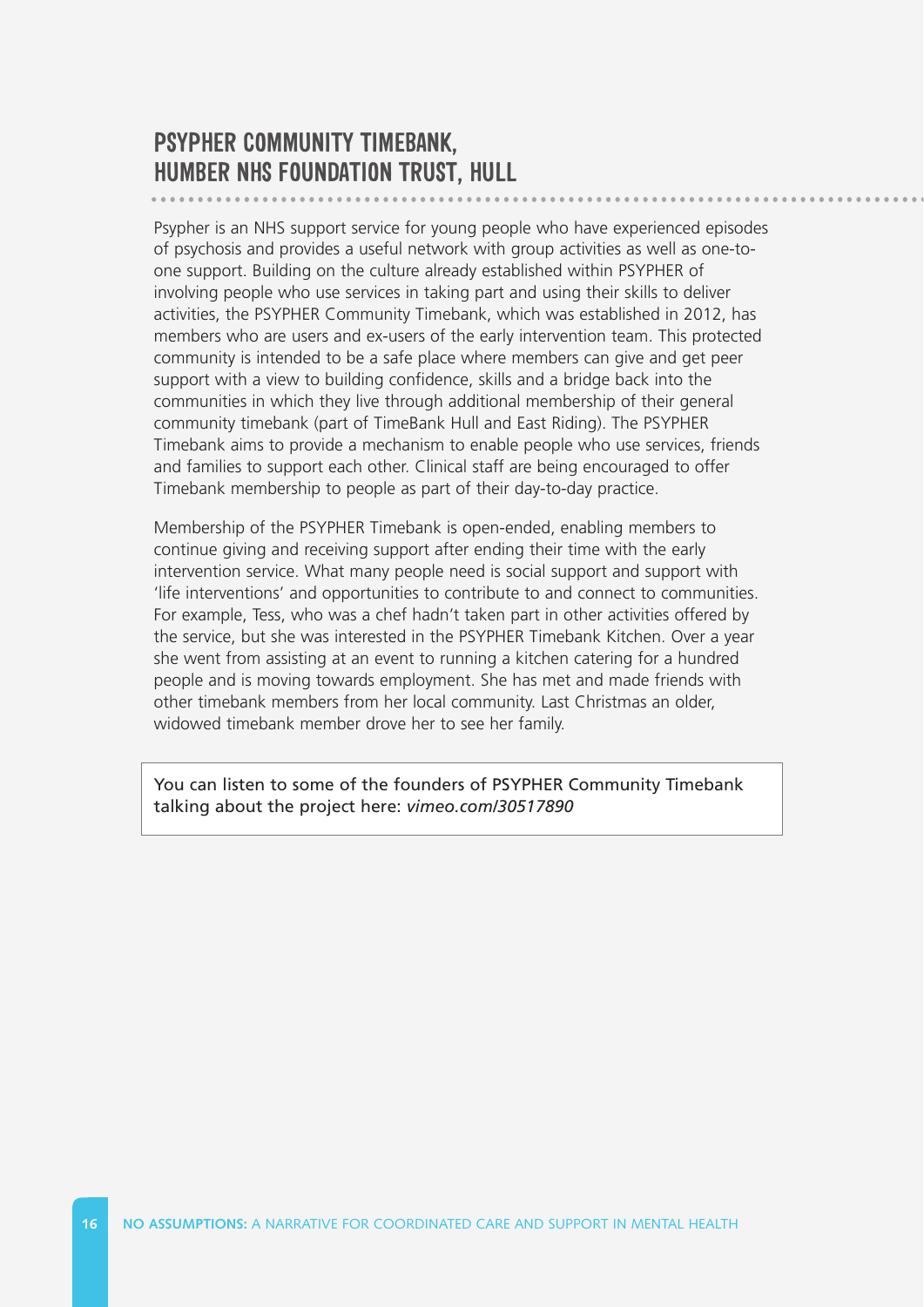#### **HOURBANK, PECAN, PECKHAM, LONDON**

Pecan is an organisation started by local churches in Peckham and works with some of the most deprived people in the local community – including ex-offenders and their families, people with mental health problems and the long-term unemployed. Their ethos is to unlock people's own potential and their projects address all the needs of their participants – social, material, emotional and spiritual.

Pecan runs a community timebank which is important for building community capacity. They say: "Community building helps people find friends outside of their usual circles, gives them experience and confidence in the skills they love, while making them feel valued. Time banking through the HOurBank means we can do this fairly and 'pay' for services that money usually can't buy."

Della became an HOurBank member three years ago after being encouraged by her social worker to get out more. She had experienced bad mental health problems and could no longer look after her five children. The HOurbank offers Della flexible voluntary work and social activity and she helps with administration at the organisation's office in Peckham as well as coming to coffee mornings. Because of her mental health, Della does not always turn up to the office, but Naomi, the project manager says, "She's always really apologetic and assumes she won't be asked again. However each time we just try again. We really need help in the office and she needs a reason to come out of her house."

For more about the HOurBank project at Pecan please visit: *[www.pecan.org.uk/our-projects/hourbank](http://www.pecan.org.uk/our-projects/hourbank)* 

#### **SARAH'S HOUSING SUPPORT, AMBER TRUST, DERBYSHIRE**

The Amber Trust is an organisation based in Derbyshire that offers accommodation and support services to people aged 16 and over who have mental health problems and are at risk of social exclusion. People who use the Trust's services have a say in how it is run and user involvement is part of the Trust management process. People can purchase support from the Trust through direct payments and personal budgets.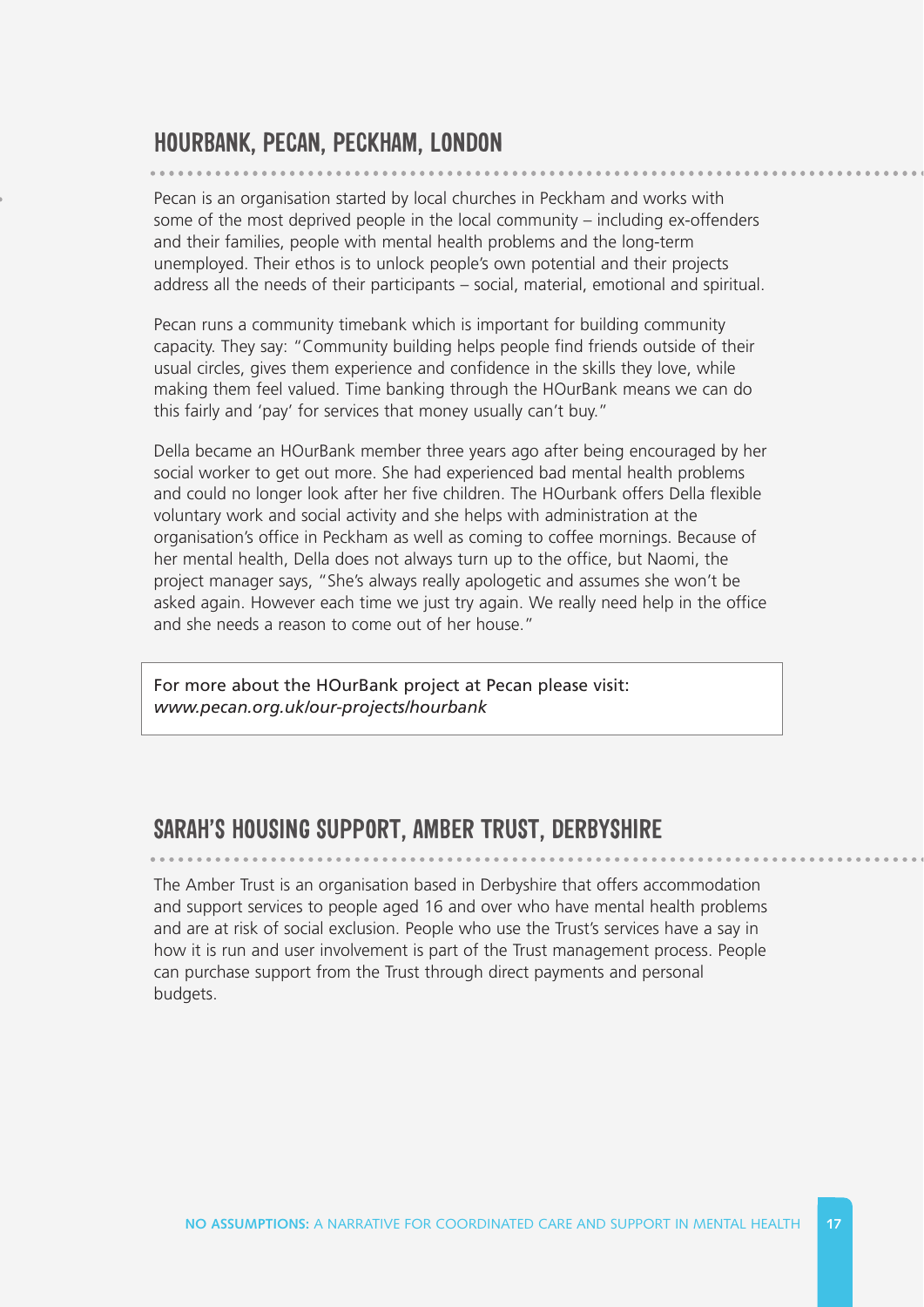After a lifetime of severe mental distress, rejection and addiction problems, Sarah, 27, was supported to live independently through the Amber Trust's supported housing and 'Grow It' allotment project. Despite having a diagnosis of schizophrenia, Sarah had often been unable to access local inpatient mental health services because of bed shortages and had spent time in prison and residential care. In May 2010 Sarah took on the supported tenancy of a two bedroom flat provided by the Trust and was able to access various grant schemes to help her set up home. She had very little selfesteem and confidence so she was offered the opportunity to become involved in the Trust's 'Grow It' allotment project. She was initially supported to come to the project at her own pace as she was very anxious. However over time her anxiety reduced and confidence grew to the point that she could make her own way to the allotment with the friends she had made there. She goes every Tuesday and Thursday and has taken part in other activities such as cookery, care farming and sports taster sessions.

After two years Sarah completed the relevant training to become a volunteer buddy to support newcomers to the 'Grow It' project. She also has a volunteer position at her local British Red Cross shop, where she works three times a week. Sarah's confidence and independence have grown so much that she is moving on from supported accommodation to a home where she will have her own tenancy.

[For more information, please visit:](http://www.ambertrust.co.uk/) *www.ambertrust.co.uk* 

#### **RETHINK DEVON COMMUNITY OPPORTUNITIES AND RECOVERY PATHWAYS, DEVON**

Rethink Devon Community Opportunities provides short term, goal focused, one to one support through Assistant Mental Health Recovery Workers. They accept referrals from services as well as self-referrals. The initiative also facilitates peer support across Devon and people who have been through the initial one to one recovery support often go on to use the peer support groups.

At the initial assessment meeting the person is helped to identify different aspects of their life, their interests and what they would like to work on. Following this the recovery worker and the individual discuss how best the goals could be achieved and create a support plan. As well as enabling the person to gain or regain skills in order to achieve their goals, sustainability is addressed through signposting and using community resources and activities so they can enjoy meaningful activities, social contact and a fuller life.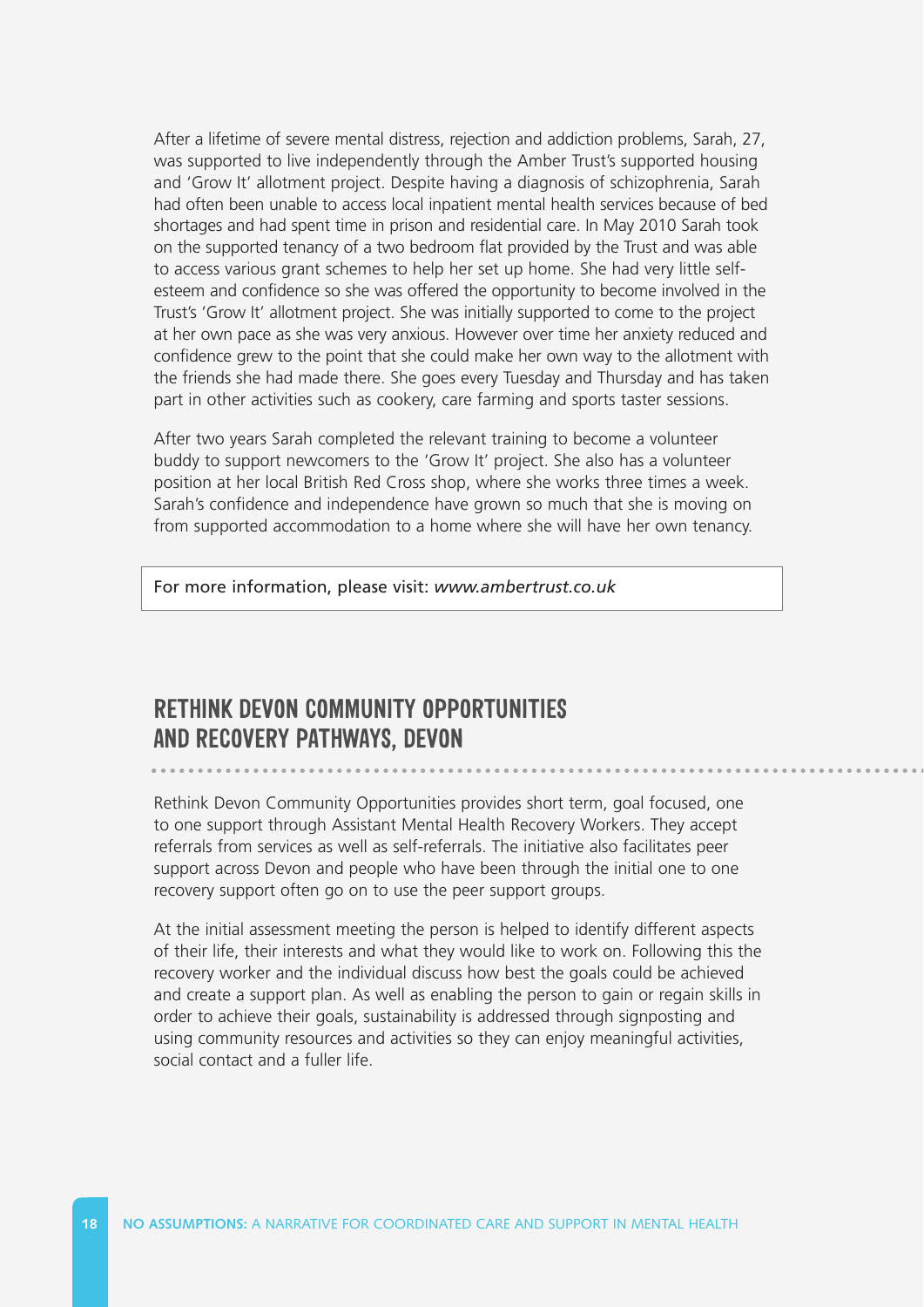The service uses the 'Recovery Pathways Menu' that starts with initial coaching and goal setting using a framework of practical and gradual steps to having a fulfilling and enjoyable life. The second element is known as 'mind-based pathways' that is the therapeutic and training support needed to achieve identified goals and gain confidence and independence. As part of this the organisation uses the 'Wellness Recovery Action Plan (WRAP), an approach to longer term mental health management developed by people with lived experience.

You can find out more about Rethink Devon Community Opportunities here: *[www.rethink.org/services-groups/services/devon-community-opportunities](http://www.rethink.org/services-groups/services/devon-community-opportunities)* 

#### **LAUNCHPAD FREELANCERS, NEWCASTLE**

Launchpad is a mental health service user-led organisation based in Newcastle that has been in operation for 14 years. The organisation has recently started an employment project called Launchpad Freelancers (LPFL) which aims to establish a pathway to flexible, paid work for people who use services who have been volunteers and want to explore building skills and paid employment opportunities in mental health and community work. The initiative offers a supportive, progressive and flexible way for people to utilise their lived experience working with different agencies and communities and is designed to open up opportunities for paid work. It was developed by a group of people who use services who organised an efficient, empowering way to respond to frequent requests for peer support and greater involvement in community and mental health development work.

LPFL is working in partnership with statutory bodies such as Northumberland, Tyne and Wear NHS Foundation Trust and is building relationships with diverse community and voluntary organisations such as VisionSense, Mesmac, Skills for People, Advocacy Centre North, Tyneside Women's Health and Newcastle and Gateshead Arts Studio. Trained and embedded workers from LPFL offer partner organisations advice, training and group sessions to develop peer support projects and user-led ways of working. There are plans to establish comprehensive evaluation processes for workers and participating agencies; reflective practice; regular supervision from the LP team leader and action learning sets where LPFL workers can discuss problems and solutions in a supportive, collective way.

[Launchpad's website tells you more about their work:](http://launchpadncl.org.uk/) *launchpadncl.org.uk*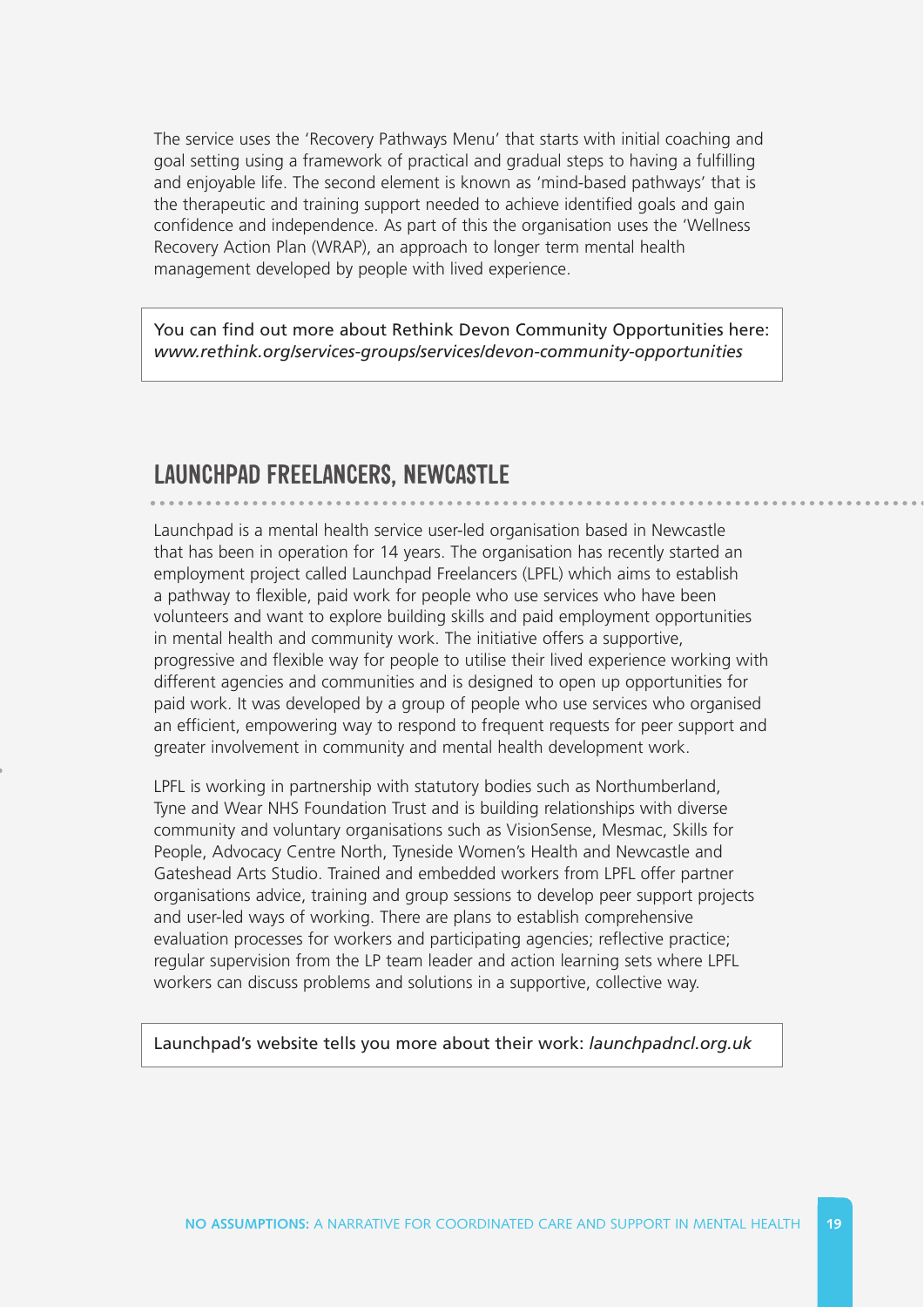#### **COOLTAN ARTS, SOUTHWARK, LONDON**

CoolTan Arts is an arts-in-mental health organisation based in South London run by and for adults who experience mental distress. Their weekly programme of creative workshops offer professional tuition and materials and provides exhibition opportunities. The workshops are small, friendly and non-judgmental. Referrals are made through local NHS mental health services or people can refer themselves. CoolTan Arts have supported direct payment and personal budget use for mental health and offer membership packages to personal budget holders who have the opportunity to purchase bespoke and one to one packages.

As well as creative workshops CoolTan Arts offers self-advocacy training to help people develop self-confidence, knowledge of support services and awareness of their rights. The organisation arranges wider community events such as the 'Largactyl Shuffle', guided cultural walks around South London with talks on history, arts and mental health. CoolTan Arts also ran a 'Food for Mood' project that promoted healthy eating for mental wellbeing, which resulted in a cookbook.

"As a service user, CoolTan Arts has helped me recover my wellbeing by offering opportunities to learn new skills in a creative environment. As a volunteer my contribution has been recognised. Last year I was awarded a Southwark Civic Award…" – Richard Muzira, CoolTan Arts Volunteer.

The CoolTan Arts website offers more information about their work, activities and events: *[www.cooltanarts.org.uk](http://www.cooltanarts.org.uk)*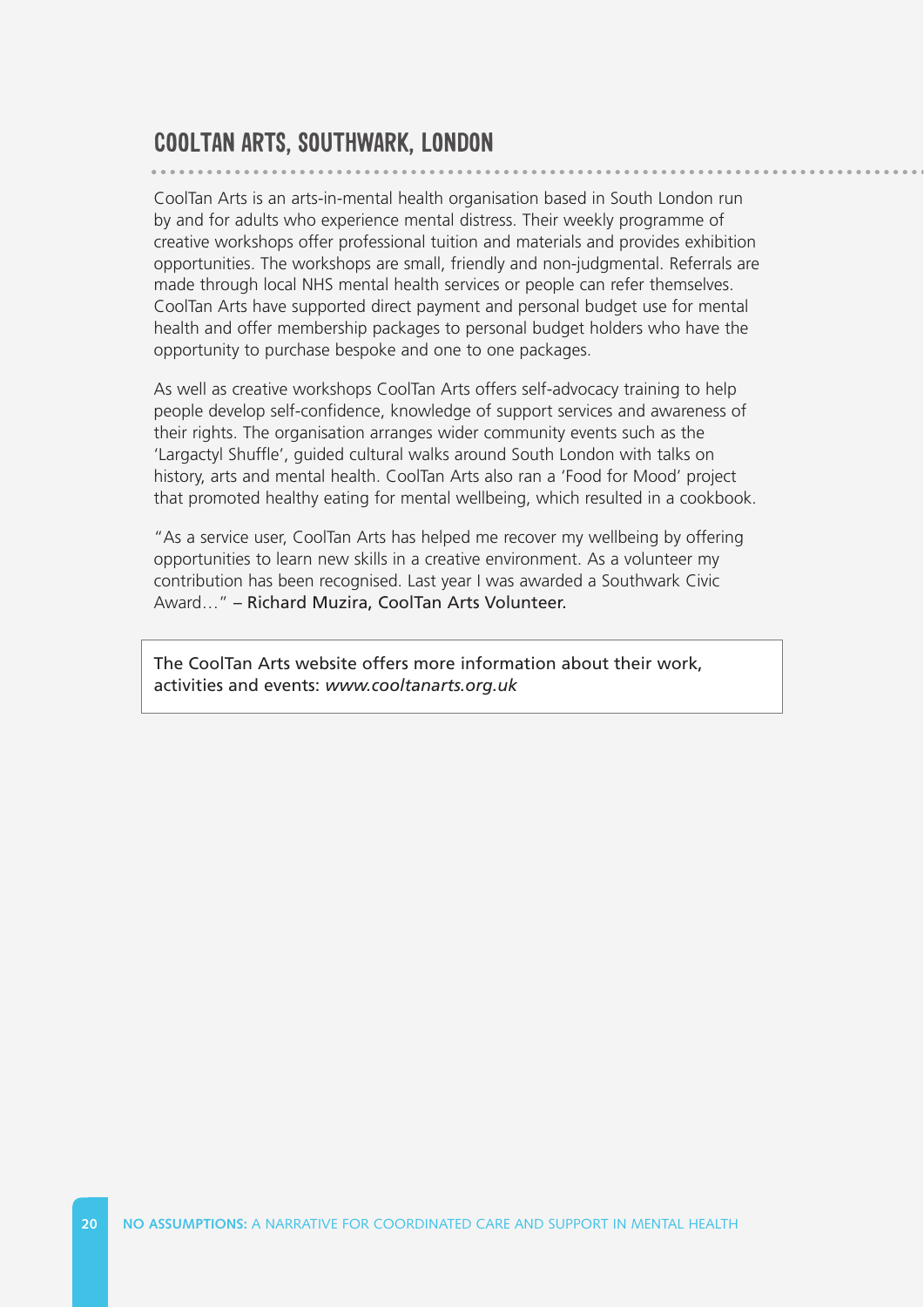## **How I wish to be supported**

- I can access support services without waiting for a medical referral.
- I have rapid access, within a guaranteed time, to recognised talking therapies.
- I have a choice of talking therapy so that I can find one appropriate to me.
- When I need urgent help to avoid a crisis I, and people close to me, know who to contact at any time.
- I am able to access a personal budget for my support needs on an equal basis to people with physical health problems: for example, to help my recovery or to stay well.
- I am provided with peer support: contact with people with their own experience of mental health problems, and of using mental health services.
- Peer support is equally valued alongside professional and clinical support.
- Peer support is available at any point in my fluctuating health in a crisis, during recovery, and when I am managing being well.
- I am confident that the services I may use have been designed in partnership with people who have relevant lived experience.
- Wherever possible, there are people with their own experience of using services who are employed or otherwise used in the services that support me.
- My mental and physical health needs are met together.
- When I need medicines, their potential effects including how they may react with each other — are assessed and explained.
- Where I raise my physical health concerns, in any setting, they are taken seriously and acted on.
- If I am in hospital, staff on the wards can help with my mental as well as physical health needs.
- If I raise complaints or concerns about a service these are taken seriously and acted upon, and I am told what has happened in response.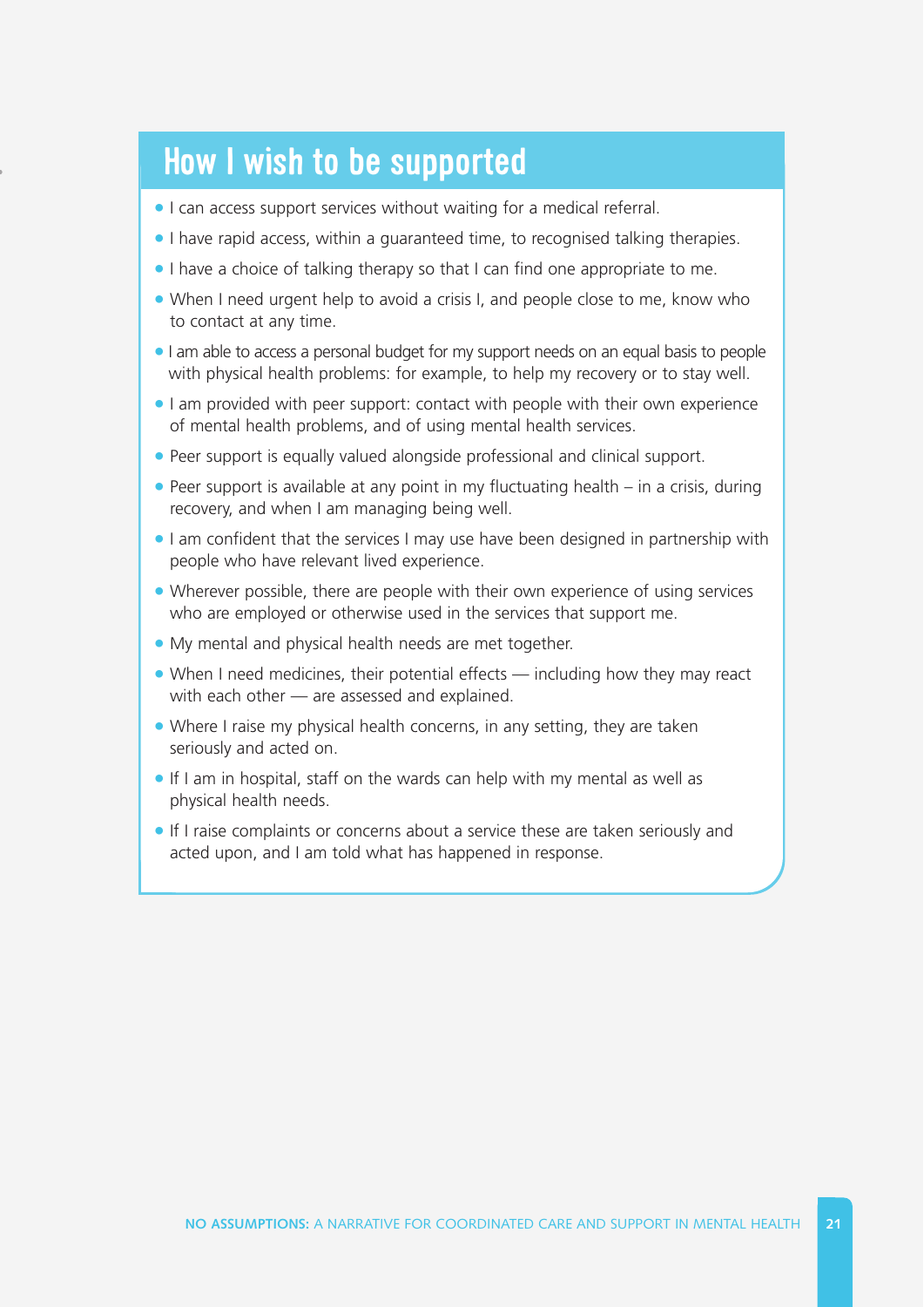#### **THE NATIONAL SURVIVOR USER NETWORK MENTAL HEALTHWATCH, NATIONAL**

The National Survivor User Network (NSUN) is a network of user-led organisations across England. In March 2013, with the support of the Department of Health and Healthwatch England, NSUN set up the Mental Healthwatch scheme to support people with lived experience of mental health problems get involved in their local Healthwatch. The scheme uses NSUN's '4PI' involvement standards, a framework of these core aspects of involvement 'Principles, Purpose, Presence, Process and Impact'.

In August 2012 Nigel Moyes, who has a long history of using mental health services and involvement in improving them, joined the Suffolk Healthwatch implementation board. Building on his previous knowledge of service inspection through his involvement with his local LINk, Nigel was paid to attend a three-day patient leadership course. He is now a member of Healthwatch Suffolk's mental health group and an 'enter and view' officer, able to inspect local mental health services. Nigel has emphasised that 'it's really important to have proper training, recognition and respect for people who use services in order for them to make a full contribution'.

Adapted from NSUN (2014) Mental Healthwatch handbook London: NSUN: *[www.nsun.org.uk/assets/downloadableFiles/mentalhealthwatchhandbookv1april20142.pdf](http://www.nsun.org.uk/assets/downloadableFiles/mentalhealthwatchhandbookv1april20142.pdf)* 

For the 4PI National Involvement Standards please see: *[www.nsun.org.uk/assets/downloadableFiles/4pi.-ni-standards-for-web.pdf](http://www.nsun.org.uk/assets/downloadableFiles/4pi.-ni-standards-for-web.pdf)* 

#### **TELEHEALTH FOR INTEGRATED MENTAL AND PHYSICAL HEALTH, NATIONAL**

Tunstall Healthcare provide telehealth and telecare and have recently developed a telehealth pilot scheme that integrates physical and mental health. Telehealth is the consistent and accurate monitoring of a person's moods, health symptoms and medication side-effects through easy to use technology in the person's own home.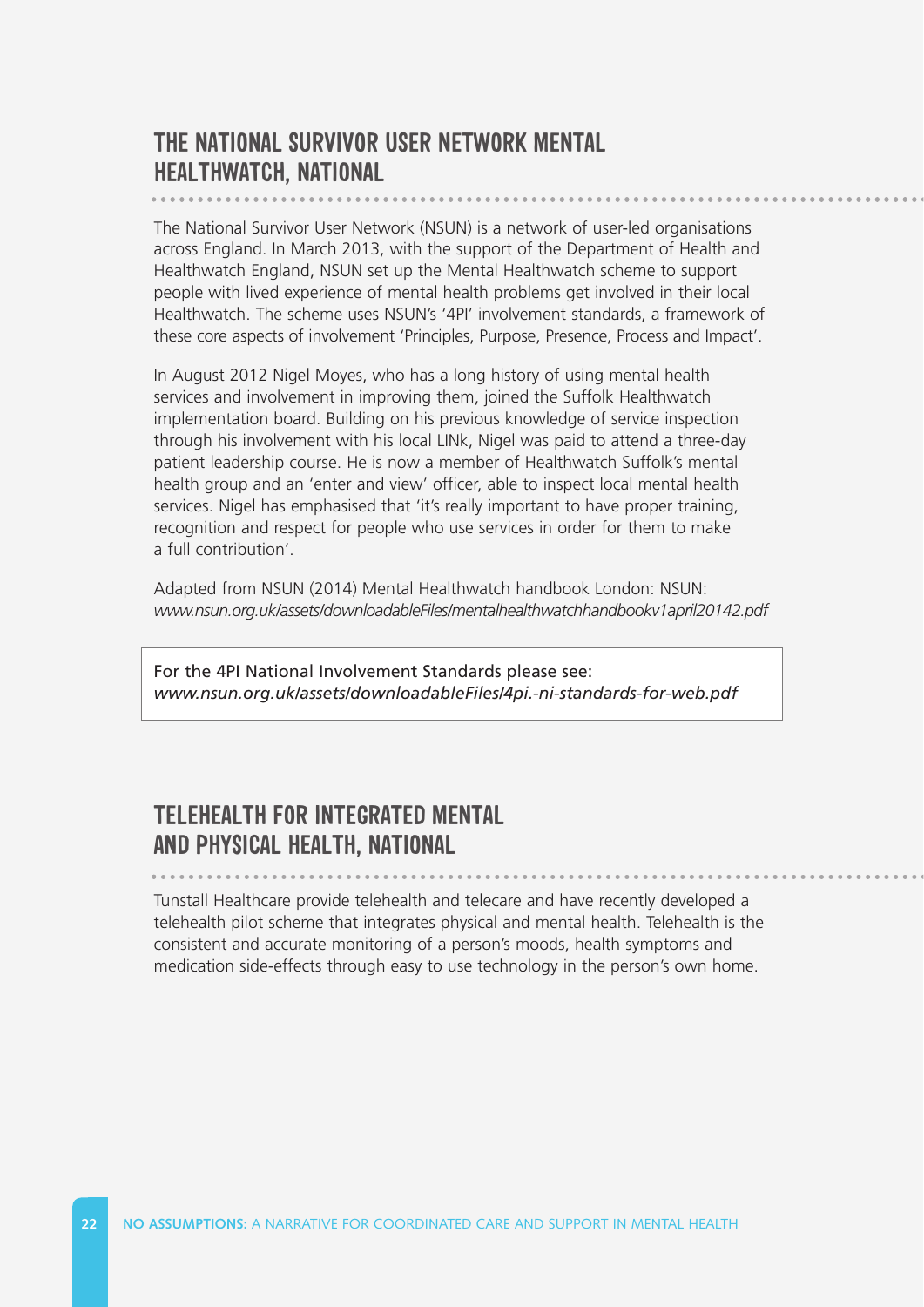For example, a Community Matron and a Community Psychiatric Nurse are working together to support their joint patients, who have both physical and mental health problems, to avoid admissions to hospital using telehealth. This came about when a high number of people with both Chronic Obstructive Pulmonary Disease and difficulties with their mental health were coming to hospital in a distressed state. Using a telehealth system at home, people on the scheme take their readings and answer a series of questions about both their physical and mental health on a daily basis. The two health professionals are able to log in remotely to view the responses and this enables them to make more informed decisions and intervene earlier in order to prevent a crisis.

#### **SOLIDARITY IN A CRISIS, COMMUNITY CONNECTIONS AND TRAVEL BUDDIES, LAMBETH, LONDON**

Carmen Samuel-Agyei uses her own experiences to support people who are in crisis through working at Solidarity in a Crisis, a service that provides out of hours, over the phone and outreach support. She also works at the sister projects, Community Connecting which helps people who have become isolated because of their mental health problems make friends locally and Travel Buddies, which provides public transport travelling companions for people who find it difficult to travel on their own.

Carmen explains the three important things she has learned from working at these services: 'Firstly, that most of the people we speak to have had a negative experience with mental health services; secondly that they are in a crisis because they have no one else to turn to and thirdly that a lot of people we talk to find it difficult to get out of the house.'

She says that for Solidarity in a Crisis, 'people respond well when I explain about my own experiences – I think it helps people if they realise the person they are talking to has been through something similar…It's about making sure people can keep themselves safe in the short-term until we can meet with them in the community or link them to another service. Once the crisis has passed it's good if we can address their isolation and loneliness.'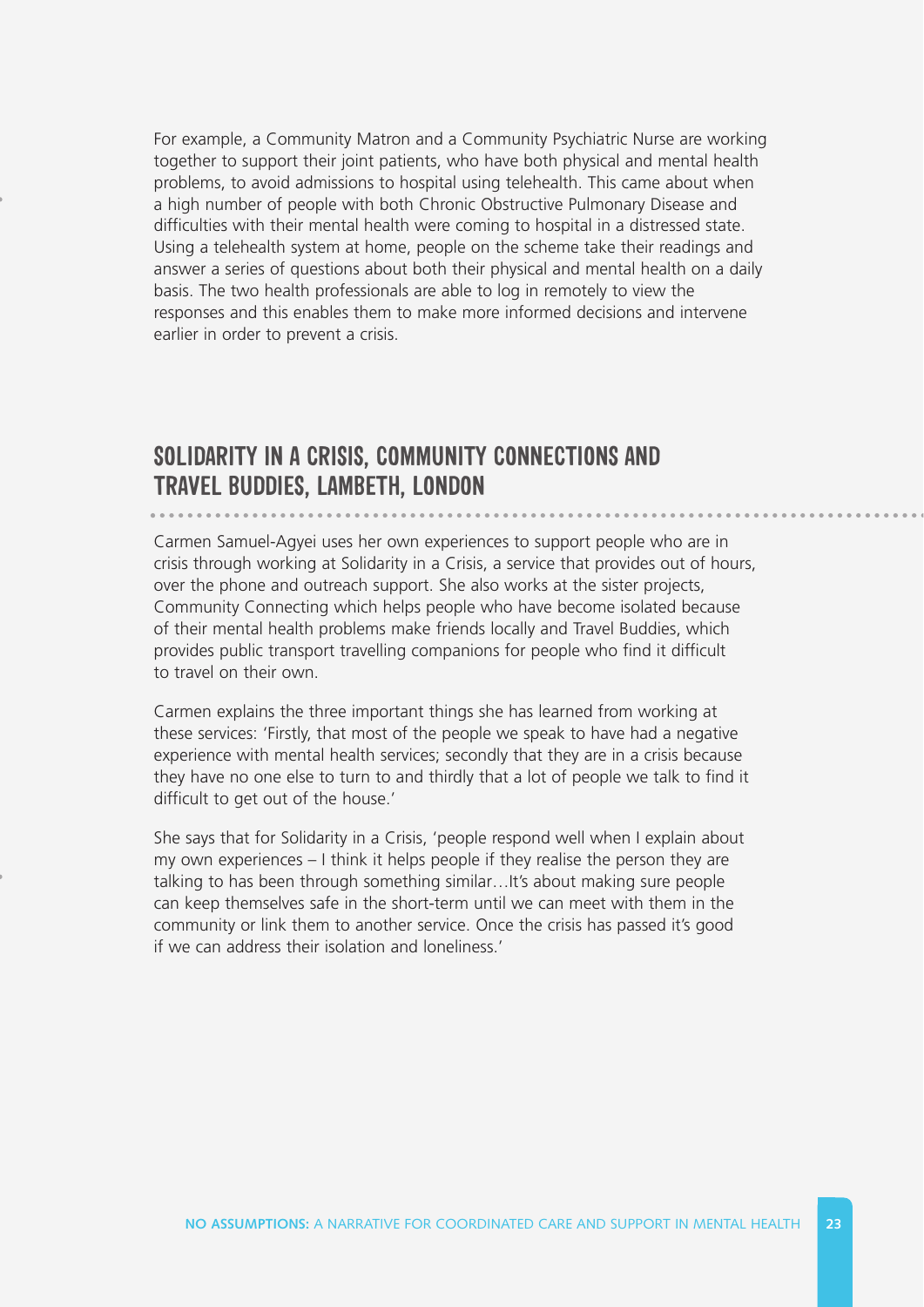Community Connecting and Travel Buddies address some of the simple practicalities of social isolation, as Carmen explains:

'Some people have no friends or family locally and others can't get themselves out of the house. As a Community Connector I work with people to find things they enjoy doing in the community so that they can make friends locally. I travel to groups with people and provide that little bit of extra support some people need to make a journey – sometimes this is on public transport and sometimes people prefer to walk and chat to get to wherever they need to be.'

Carmen is keen to reach out to as many people as possible and is using social media to find new ways to inform people about the service. You can follow Solidarity in a Crisis on Twitter *[@siac\\_solidarity](https://twitter.com/siac_solidarity)* and Community Connecting at *[@ConnectandDo](https://twitter.com/ConnectAndDo)*. Community Connecting also has a website at *[www.connectanddo.org](http://www.connectanddo.org)* 

You can find out more about Certitude's Solidarity in a Crisis support here: *[www.certitude.org.uk/find-support/mental-health/services-we-offer/support-in-crisis/](http://www.certitude.org.uk/find-support/mental-health/services-we-offer/support-in-crisis/)* 

#### **AIRDRINA'S INTEGRATED PERSONAL BUDGET, LAMBETH, LONDON**

One of the more practical examples of personalising support in Lambeth is the development of integrated health and social care personal budgets – funding and support planning that promotes a person as a whole, not someone artificially split along the bureaucratic lines of health and social care services.

Airdrina Drake was one of the first Lambeth recipients of an integrated personal budget for mental health. Before receipt of her personal budget, she was living in a residential care home, limited and held back in life by services that were funded to support her to live. These services cost £62k per year. Now, living in her own flat and being supported at the times of her choice by the people she's chosen, Airdrina is starting to live the life she wants rather than the life services say she can have. This personalised approach has freed up £45k that can now be used for personal budgets for others.

Airdrina describes her experience of support planning and what she's been able to do with her personal budget: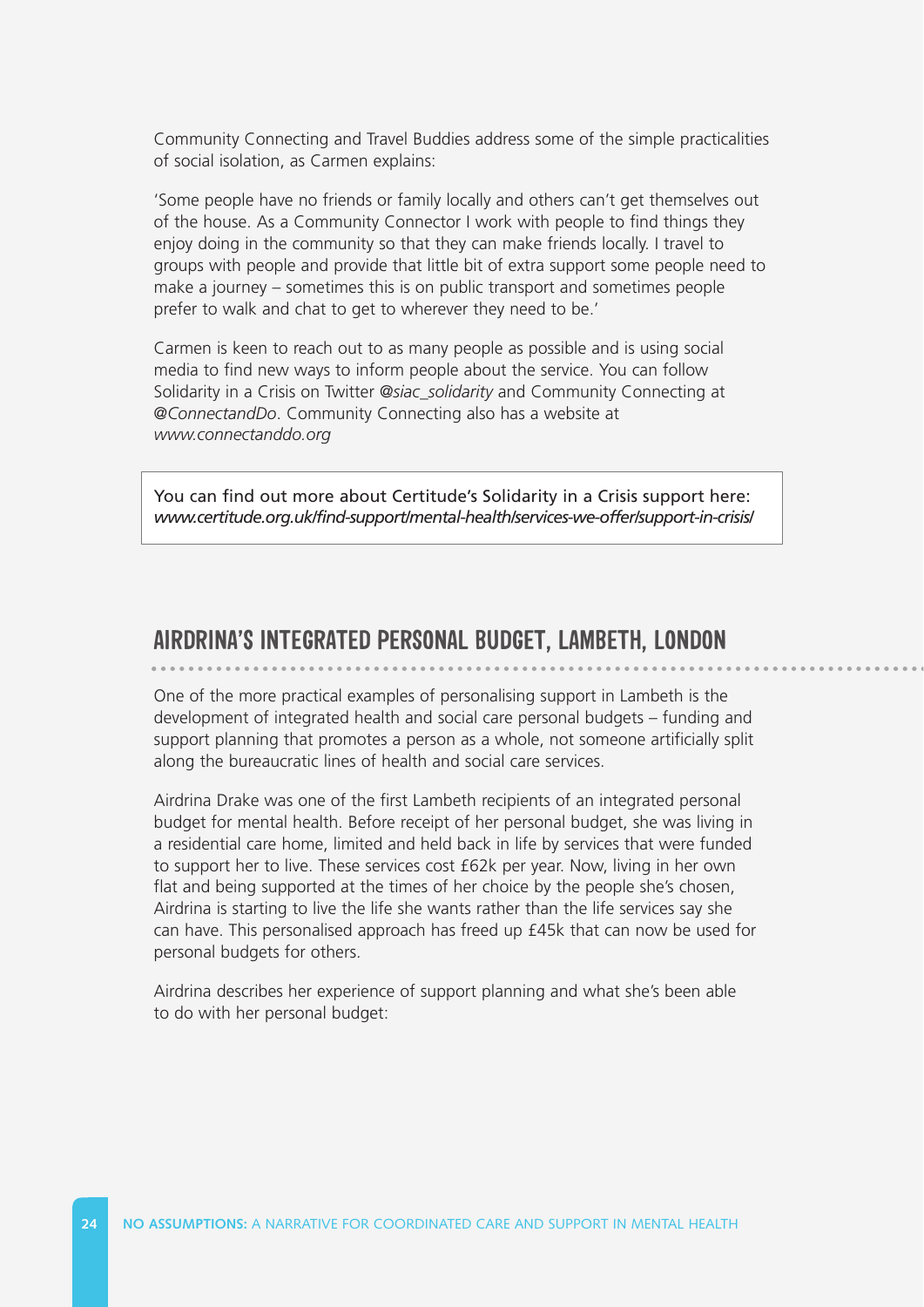"Creating my own support plan was very exciting. It gave me a chance to say what I wanted in life a bit. I chose to spend my budget on a PA to have a bit of company…Angel and I just hit it off. She's amazing. We go out places…Angel doesn't patronise or mock me. She makes me happy. We've got the same weird sense of humour! My life is very settled and I thank God for that. I can do what I want when I want. I now have some money which I didn't have before. And I'm not bullied or patronised anymore."

You can listen to Airdrina telling her own story here: *[lambethcollaborative.org.uk/recoverystories/airdrina%E2%80%99s-story](lambethcollaborative.org.uk/recoverystories/airdrina%E2%80%99s-story-integrated-health-and-social-care-personal-budgets)integrated-health-and-social-care-personal-budgets* 

#### **LINCOLNSHIRE COMMUNITY MENTAL HEALTH SUPPORT NETWORKS, LINCOLNSHIRE**

Lincolnshire County Council and Lincolnshire Partnership NHS Foundation Trust jointly fund SHINE Mental Health Support Network and the Managed Care Network through their Mental Illness Prevention Fund. The Managed Care Network is aimed at people with mental health problems who are not eligible for personal budgets and provides support for prevention and self-management. Access to the Managed Care Network requires no eligibility and staff from different professional backgrounds and sectors are increasingly helping people access the Network. SHINE is a user-run mental health support network that focuses on helping people connect with the support they need and to connect service and support providers to enhance efficiency and effectiveness. The networks have 67 member groups and organisations providing 72 projects that support over 3000 people across Lincolnshire. The networks make a real difference to people's lives by providing a variety of support, activities and help to people with mental health needs outside of traditional health and social care services.

"Thanks for the information and referral to the Art Group run by the Disability Network West Lindsey. My attendance and participation has increased my confidence and self-esteem to the point I am now helping with the running of the group on a regular basis." – Mental Health Support Networks user.

The Shine Mental Health Support Network website can be found here: *[www.lincsshine.co.uk](http://www.lincsshine.co.uk)*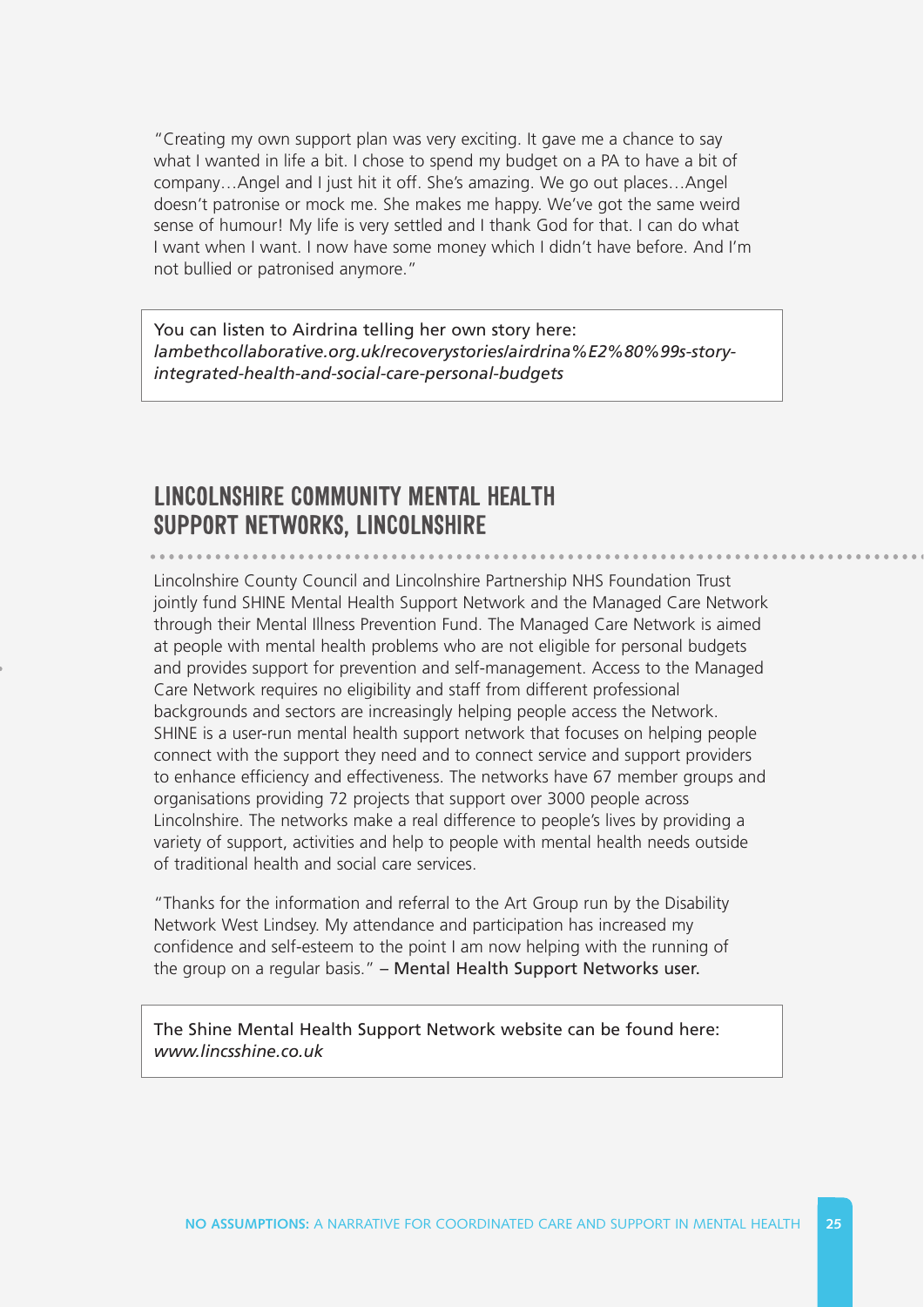#### **KATE WALSH, BLOGGER, CHESTER**

Kate Walsh, who lives in Chester, writes a blog sharing her thoughts on mental health and personal recovery from eating disorder. She's partly been motivated by not being able to access the support she needed through the NHS. Instead she's found a number of local and national voluntary sector organisations have helped her to access statutory services. She also emphasises that "because I have done the research and sought my own care out I feel very much in control of what steps I'm taking. But I'm fighting for myself from the start." Kate says, "I write my blog as a way of sharing what is happening to encourage others, but it is also therapeutic to me."

Through sharing her experiences and thoughts, Kate hopes that "others can learn to keep fighting, that they are entitled to help and support and they are not being a 'burden on the system.' They can learn that there is support out there if they know where to look for it. Services can learn that they need to address the gaps between referrals so that there is continuous support available."

You can read Kate's blog at: *[nomnomhelp.wordpress.com](http://nomnomhelp.wordpress.com/)* 

#### **ACTIVE MINDS, CROYDON**

Active Minds was started in 2008 in response to the fact that many people coming to Croydon Mind for advice about benefits, advocacy and counselling also asked about activities to improve their physical health and social networks. The service has developed in three ways. The primary strand is the activity group programme that offers a range of activities from gardening to boxercise. There are ongoing groups, seasonal activities and 6-week courses such as the Cook and Taste healthy eating course. Secondly there is the buddy support service that matches people with volunteer buddies for up to 14 weeks who help them with motivation and the practicalities of attending activities. Thirdly, there is a focus on challenging stigma as a barrier to social inclusion. Living library events encourage members of the public to talk about mental health and the service also delivers training. All the activities are very low cost and people can be referred from anywhere, meaning that the initiative is open to all who might benefit.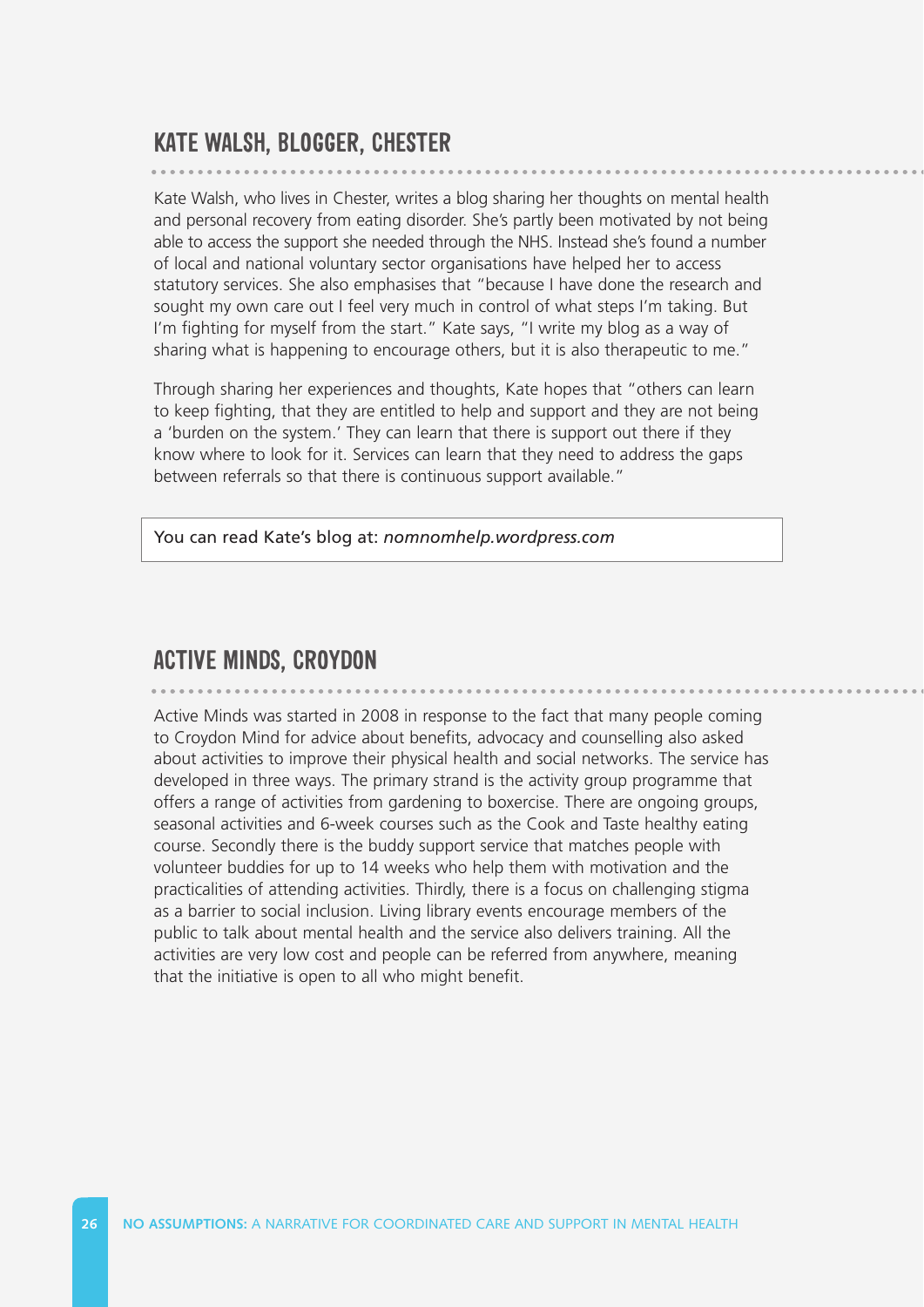"I did the 6 week Boxercise class with Duke in 2012. Since then I have managed to build my confidence back up, I'm off anti-depressants and have gone in toe-to-toe in the ring in an amateur boxing bout and WON! Without Boxercise and the counselling from Roz I received I don't think I would be in the position I am now." – Steph, Active Minds participant.

You can find more information about the Active Minds project, as well as a film here: *[www.mindincroydon.org.uk/active-minds.asp](http://www.mindincroydon.org.uk/active-minds.asp)* 

#### **MIND AND BODY PROJECT, SHEFFIELD**

The Mind and Body Project starts from the premise that mental and physical health are interlinked and for people to live healthier lives a holistic approach is needed.

Activities were delivered in areas with high incidence of health inequalities and targeted at the most disadvantaged people, who experienced or were at risk of experiencing poor mental health, including Black and minority ethnic (BME) groups and people who are out of work.

The project worked on an individual and community level through direct interventions such as:

- Group activities six or 12 week sessions on topics such as healthy lifestyles, anger management, emotional and physical wellbeing, women's wellbeing and Zumba
- One-off taster sessions to encourage recruitment to the group activities
- 'Change one thing' workshops structured support to promote sustained behavioural change based on the person's own goals
- Volunteering opportunities recruiting 15 Community Health Champions who help engage people from their communities to attend the groups and help to run them.

Over two and a half years more than 750 people have been engaged through the project making a positive change to their lifestyles. Of these 17% were from BME communities. A follow up survey showed that, of those sampled, 85% had sustained the lifestyle changes they had made through the programme, for example being more physically active, eating more healthily or using strategies for managing excessive anger. Critical to the success of the project is the link between promotion of physical and mental health.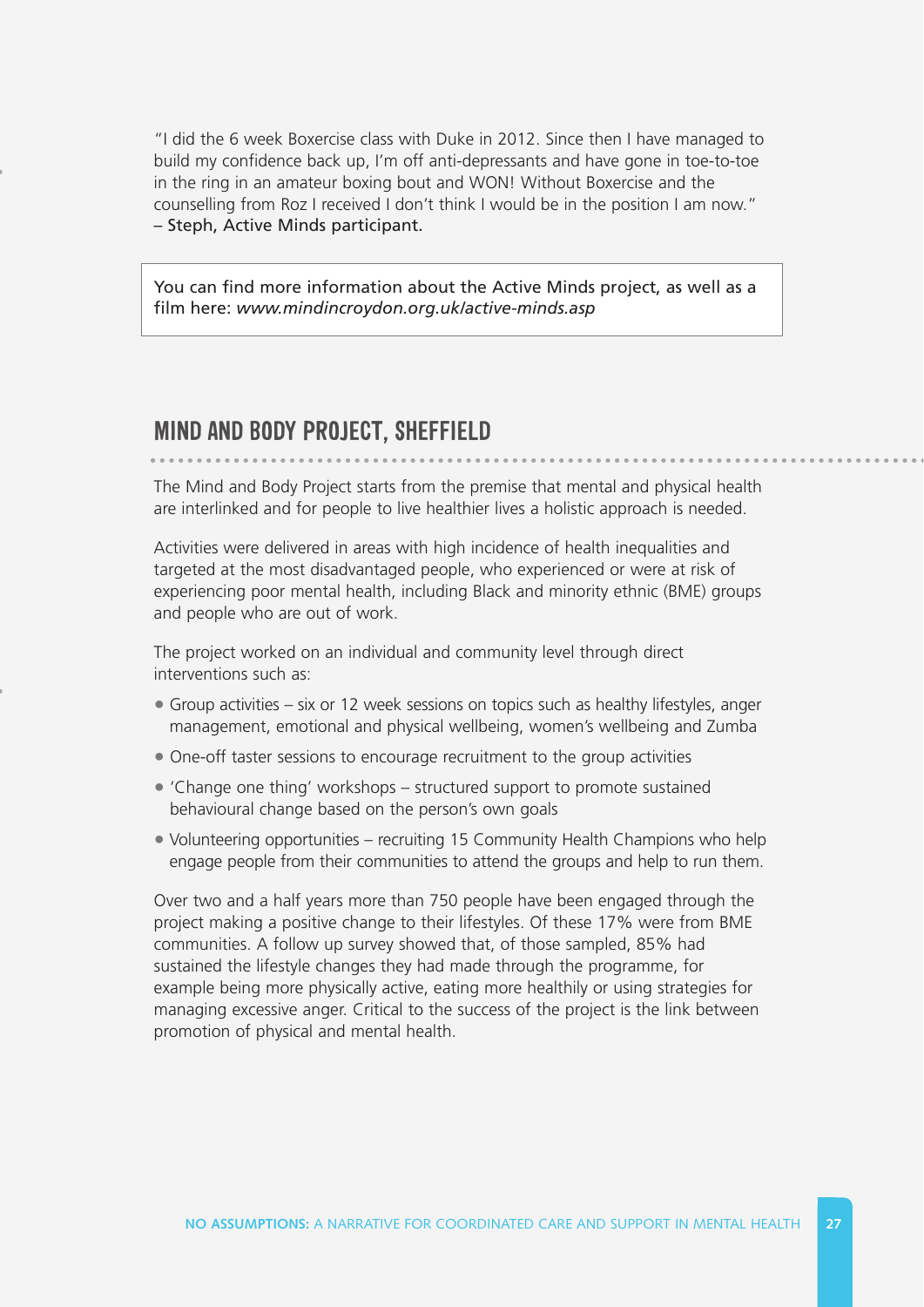One participant said: "Attending the group has changed my life. I never realised before how unhealthy my life was and why I felt depressed so much of the time. I now take some form of exercise most days and cook meals at home instead of eating takeaways. I have lost weight and feel far more confident about myself and am now looking for a job."

Adapted from Mind/Mental Health Foundation (2014) Building Resilient Communities London: *[www.mind.org.uk/media/343928/Report\\_](http://www.mind.org.uk/media/343928/Report_-_Building_resilient_communities.pdf) \_Building\_resilient\_communities.pdf* 

#### **VEE'S PLACE, ST HELEN'S, MERSEYSIDE**

In 2001, after an episode of depression, Verity 'Vee' Rhodes set up a depression self-help group at her local leisure centre. Starting with 12 people, the group grew to 300 within 6 months. The group has grown further to become a community hub with a base in a church hall that has been transformed into a multi-purpose community centre known as 'Vee's Place.' Vee says of the success, "I set it up as two hours therapy for myself to get out of the house and now it's a full-blown social enterprise. I'm gobsmacked!" The centre offers social support to people of all ages who, as Vee says are "disadvantaged by social and economic circumstances so that they too can enjoy a better quality of life." Vee's place offers access to an IT suite, hot tubs for hydrotherapy and relaxation, a tearoom and a wellbeing suite offering various therapies.

From the point of view of someone who experiences depression, Vee explains the importance of the club for people with mental health problems: "People with depression...they seem to get into a cycle. They go to the doctor's, the hospital, then the clinics and then they're back home again and the cycle starts again. I think we've filled a bit of a gap. We offer a place to come to, be active and enjoy company...all the things they're not privy to when they're in isolation on their own and it seems to do the trick."

[You can hear Verity Rhodes telling the story of Vee's Place here:](https://www.youtube.com/watch?v=peZAWIXMRso&app=desktop)  *m.youtube.com/watch?v=peZAWIXMRso*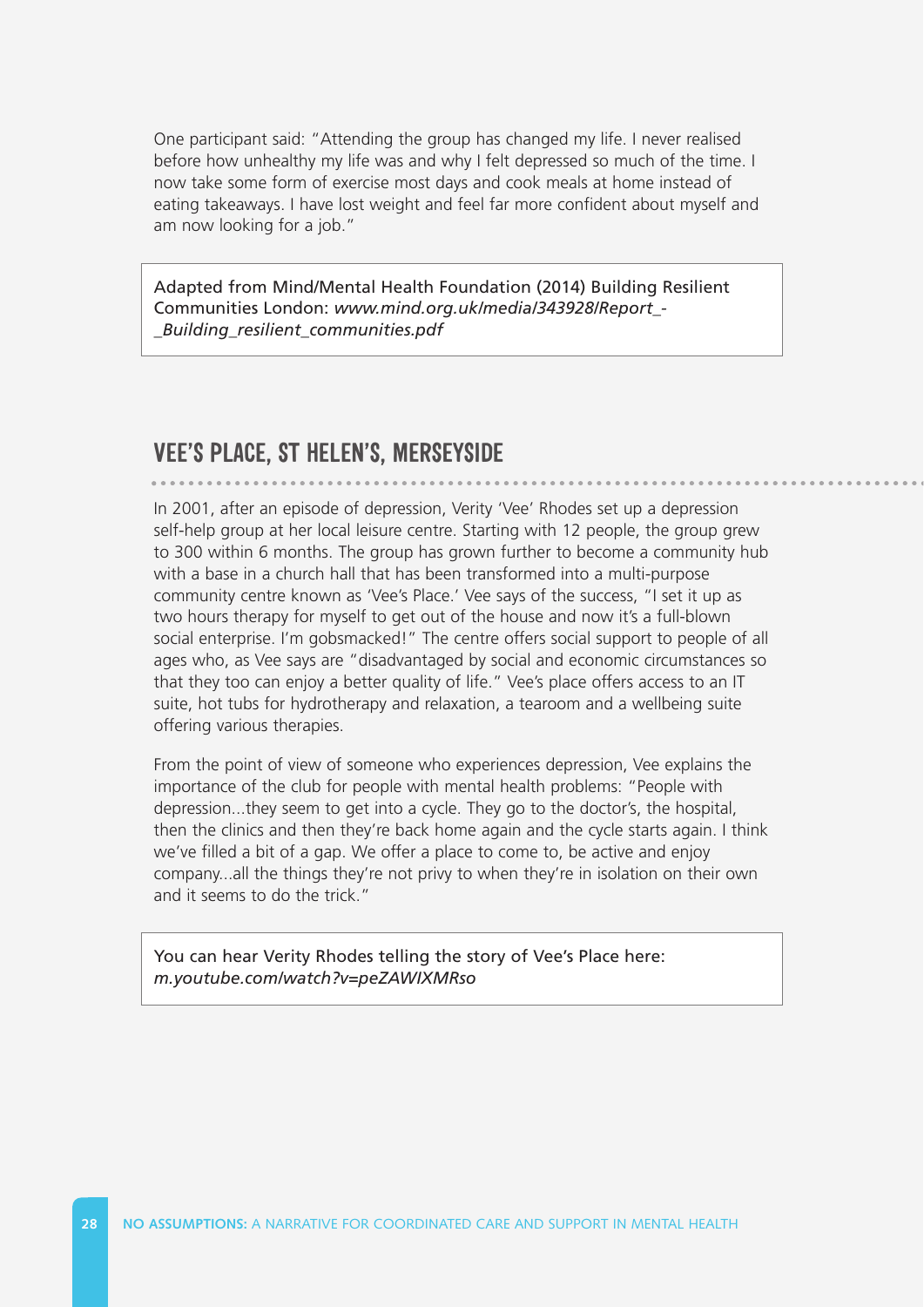### **How people behave with me**

- Those who work with me bring optimism to my care and treatment, so that I can be optimistic that care will be effective.
- Services and professionals listen to me and do not make assumptions about me.
- The staff I meet are trained to understand mental health conditions and able to help me as a whole person.
- Staff support me to be involved in decisions at the right level. They respond flexibly and change the way they work as my needs change.
- If I do not have capacity to make decisions about my care and treatment, any advance statements or decisions I have made will be respected.
- People take me seriously and trust my judgement when I say a crisis is approaching. I can get help fast.
- As far as possible, people who see me in a crisis follow my wishes and any plan I have previously agreed.
- As far as possible, I see the same staff members during a crisis.
- I am supported to develop a plan for how I wish to be treated if I experience a crisis in future.

#### STAR WARDS, WARDIPEDIA, NATIONAL

Star Wards was set up by Marion Janner OBE, following her first admission as a detained patient at St Ann's Hospital, Tottenham, London. Marion was impressed by how she was supported by the inpatient staff and wanted to create a resource to share good ideas from staff and people who use services. The Star Wards Wardipedia was launched in 2013 and is a collaborative, online resource on improving therapeutic care and environments for people who are in psychiatric hospital. There are over 1000 examples of innovative practice from wards across the UK who are doing creative, effective work in increasingly difficult circumstances.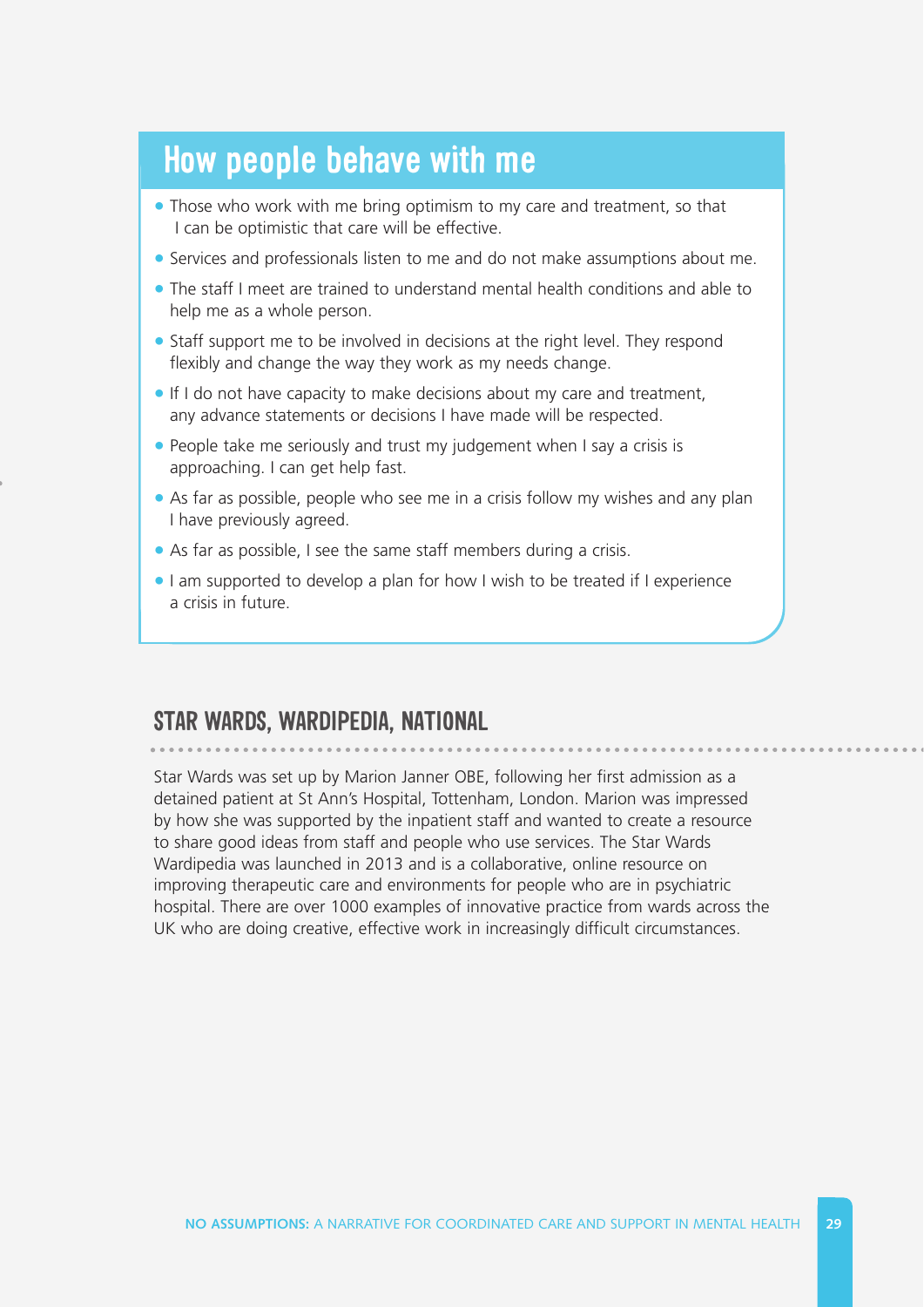Wardipedia includes 77 ideas for enhancing inpatients' experiences, with 11 in each domain, structured around the concept of IMAGINE:

- Imagination what's it like for the patient?
- Mindfulness chilling out
- Activities social, recreational, physical
- Generosity sharing, kindness, giving
- Involvement influence, information, independence
- Neighbours friends, family, fellow patients
- Empathy for self and others

All of Wardipedia's features are based on patients having as holistic and autonomous experience as possible on a particular mental health ward. There are also specific features focusing on issues like patient autonomy, a mellow environment and all the important relationships between staff and patients. Most of the ideas in Wardipedia are very low-cost, simple to implement and result in immediate improvements to patients' and staff experiences. For example, Idea 18 'Pictures of Landscapes' highlights research showing that simply displaying a picture of a beautiful landscape can improve mood and mental health. And it only cost £20. The resource showcases what's best in inpatient care and highlights which issues are particularly important for patients. Marion says "We inpatients tend not to be too bothered about record keeping but access to Skype, a garden and our pets can be major".

Marion sums up what others can learn from her experience with Wardipedia: "It's possible to work in happy collaboration with a large and complex public service! What works for Star Wards, including Wardipedia, is being genuinely appreciative of ward staff, providing practical, non-naggy, validating support, showcasing ward great practice, focusing on what's particularly important for patients and sharing ideas rather than making demands."

#### *[www.starwards.org.uk](http://www.starwards.org.uk)*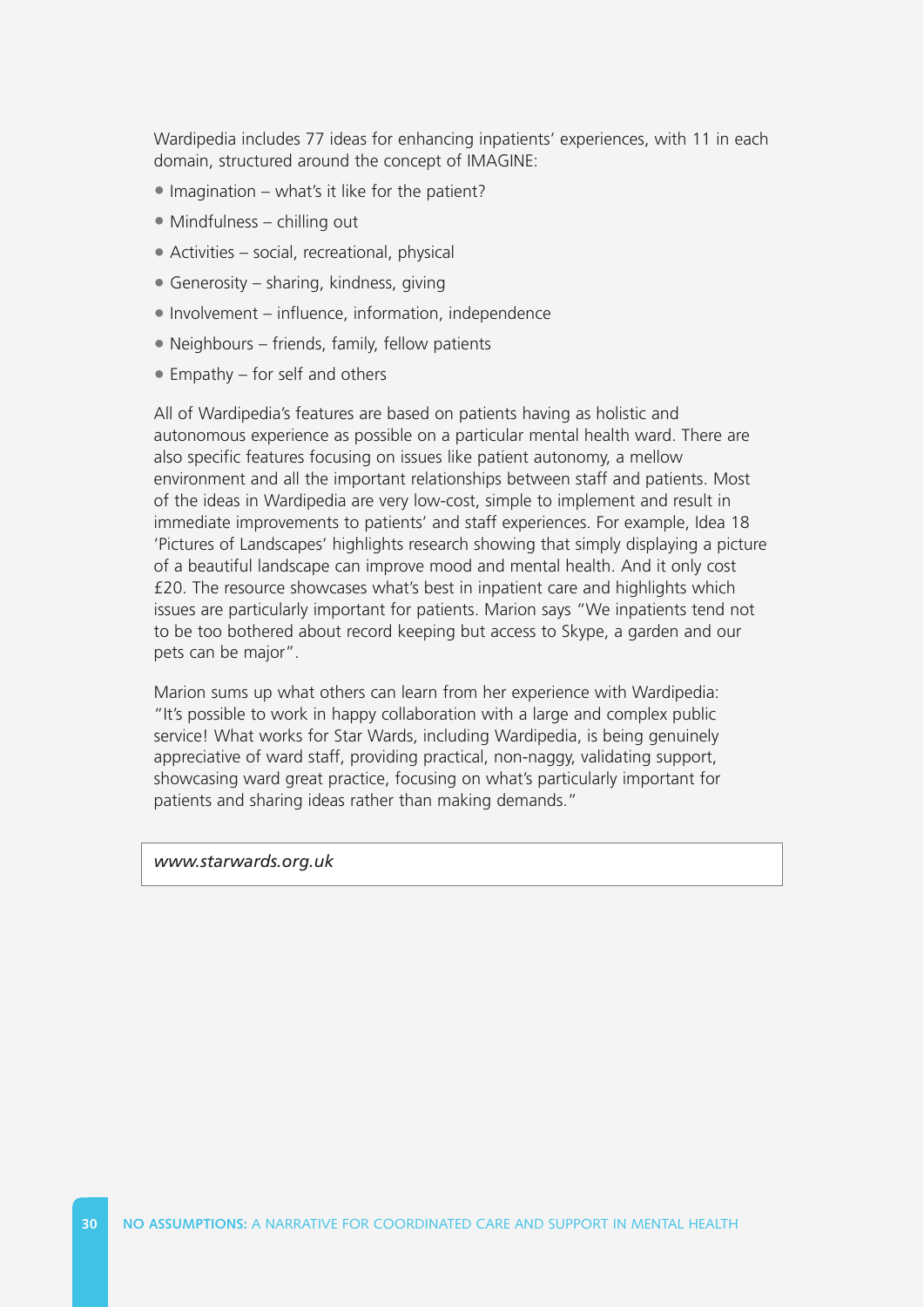#### **LEEDS SURVIVOR LED CRISIS SERVICE, LEEDS**

Leeds Survivor Led Crisis Service was set up by a group of campaigning mental health service users in 1999 and aims to provide sanctuary and support at times of crisis as an alternative or complement to statutory or psychiatric hospital services. This includes people who are seeking to prevent the onset or escalation of a crisis, as well as people in crisis, at the point of crisis. Support is non-judgmental, empathic and person-centred and draws on people's strengths and experiences for developing prevention and survival strategies. It is governed and managed by people with personal experience of mental distress and the staff are both paid and voluntary, although all are trained and supervised. Paid staff take part in a monthly Reflective Practice group. The service is funded by Leeds Clinical Commissioning Groups, Leeds City Council (Adult Social Care and Public Health), the Leeds and York Partnership Foundation NHS Trust, the Lottery and occasional funding from charitable trusts.

The main place of sanctuary is Dial House, which is open from 6pm-2am from Friday through to Monday. People can turn up at the door between 6pm and 10.30pm or telephone to request a visit. Visitors can relax in a safe, homely environment and access support from a team of specially trained Crisis Support Workers who use a person-centred approach. The philosophy is that people do the best they can in the circumstances they are in, with the resources they have.

On Tuesday and Thursday evenings between 6pm and 11pm, Dial House@Touchstone is open for people in crisis from Black and Minority Ethnic (BME) groups. The service is based at the Touchstone Support Centre, and staffed by people from BME communities. The Dial House@Touchstone staff also work at Dial House that supports people from BME groups to access that service. For both Dial House and Dial House@Touchstone, transport and childcare are provided.

The Connect Helpline is open every night of the year from 6-10.30pm providing emotional support and information.

Dial House also hosts a number of peer led weekly group work sessions so people can share expertise and experience in coping with crisis:

- Lesbian, Gay, Bisexual and Transgender Group
- Hearing Voices Group
- My Time Thursday, peer and social support group
- Man-age men's group
- Coping with Crisis Group
- Self Harm Group.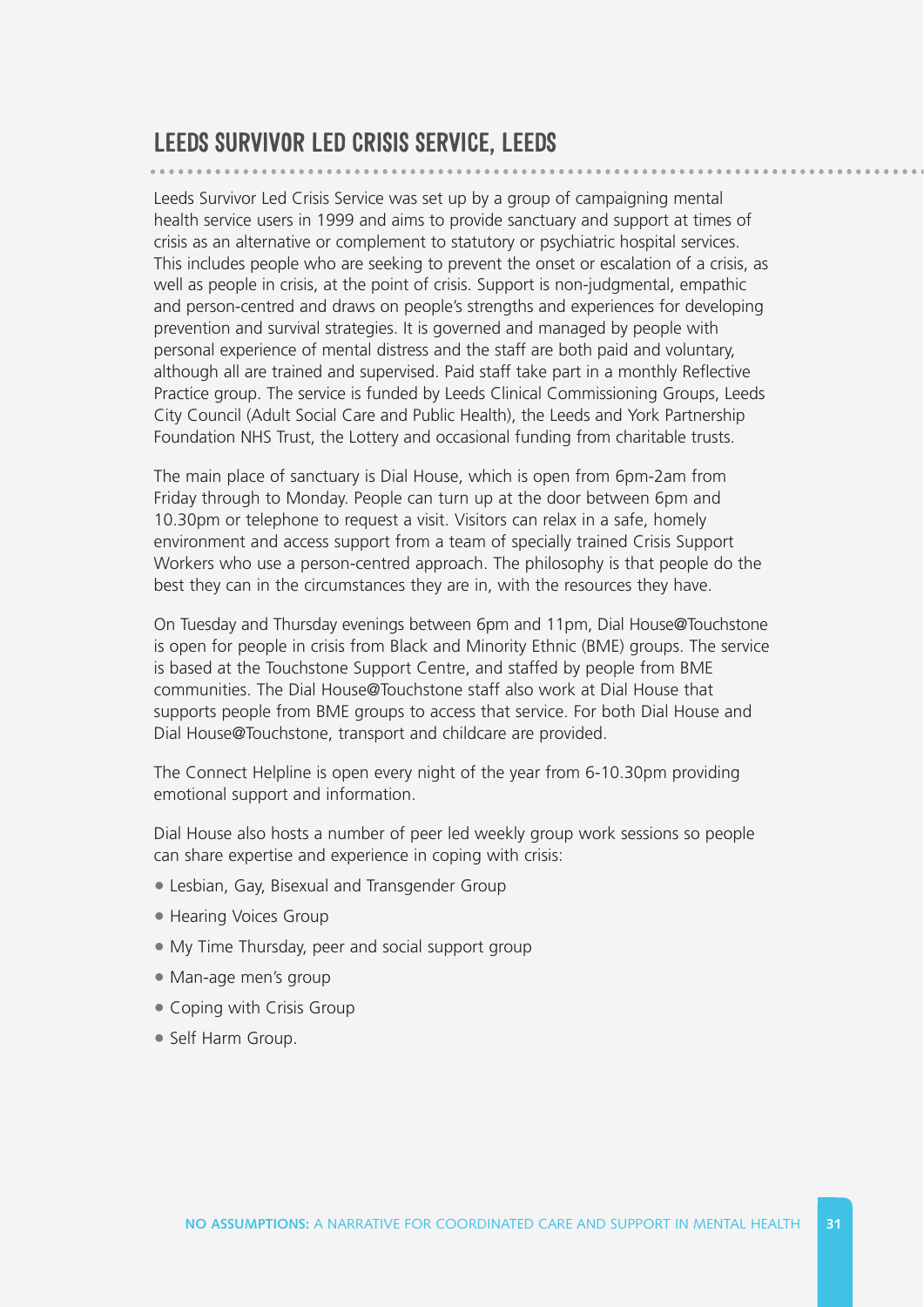"Dial House is mint! It's proper ace, it's decent, proper nice. Staff are really good, they listen and people are well nice to be around. It's cool to be around people who know what you have been through and who understand you – people who don't judge you." – Dial House visitor.

More information about Leeds Survivor Led Crisis Service can be found on their website: *[www.lslcs.org.uk](http://www.lslcs.org.uk)* 

#### **WISH – A VOICE FOR WOMEN'S MENTAL HEALTH, NATIONAL**

Established in 1987, Wish is the only national, user-led charity working with women with mental health needs in prison, hospital and the community. It provides independent advocacy, emotional support and practical guidance at all stages of a woman's journey through the Mental Health and Criminal Justice Systems.

Wish met Kim when she was serving her sentence at HMP Bronzefield, where she had been detained for breaching an Anti-Social Behaviour Order (ASBO). Kim is a disabled young woman with mental health problems who has been in the system for ten years. Wish agreed with prison resettlement that they would provide a 'Through the Gate' service to help Kim carry her bags and make the train journey home. On arrival, a Wish worker helped her settle back in her house. Kim had rent arrears due to being in prison and this was having a negative effect on her mental health. Wish helped her deal with this by mediating with the council and housing association as well as providing Kim with training for budgeting skills. Kim only had support from Wish as she was not getting help from statutory services. This was mainly due to the fact that her psychiatrist would no longer give her support as he believed she was not making progress. Some of Kim's mental distress stems from the fact that she has not come to terms with her physical disability, which means she uses a wheelchair.

The lack of statutory support was a major issue for Kim and affected her mental health badly as she felt abandoned. The only source of support apart from Wish was her GP. Wish provided counselling sessions to address the causes of Kim's distress and frequent crises. The organisation gave Kim the chance to voice her needs and designed tailor-made approaches to dealing with her crises, involving and coordinating actions with her GP to provide strong responses and firm boundaries.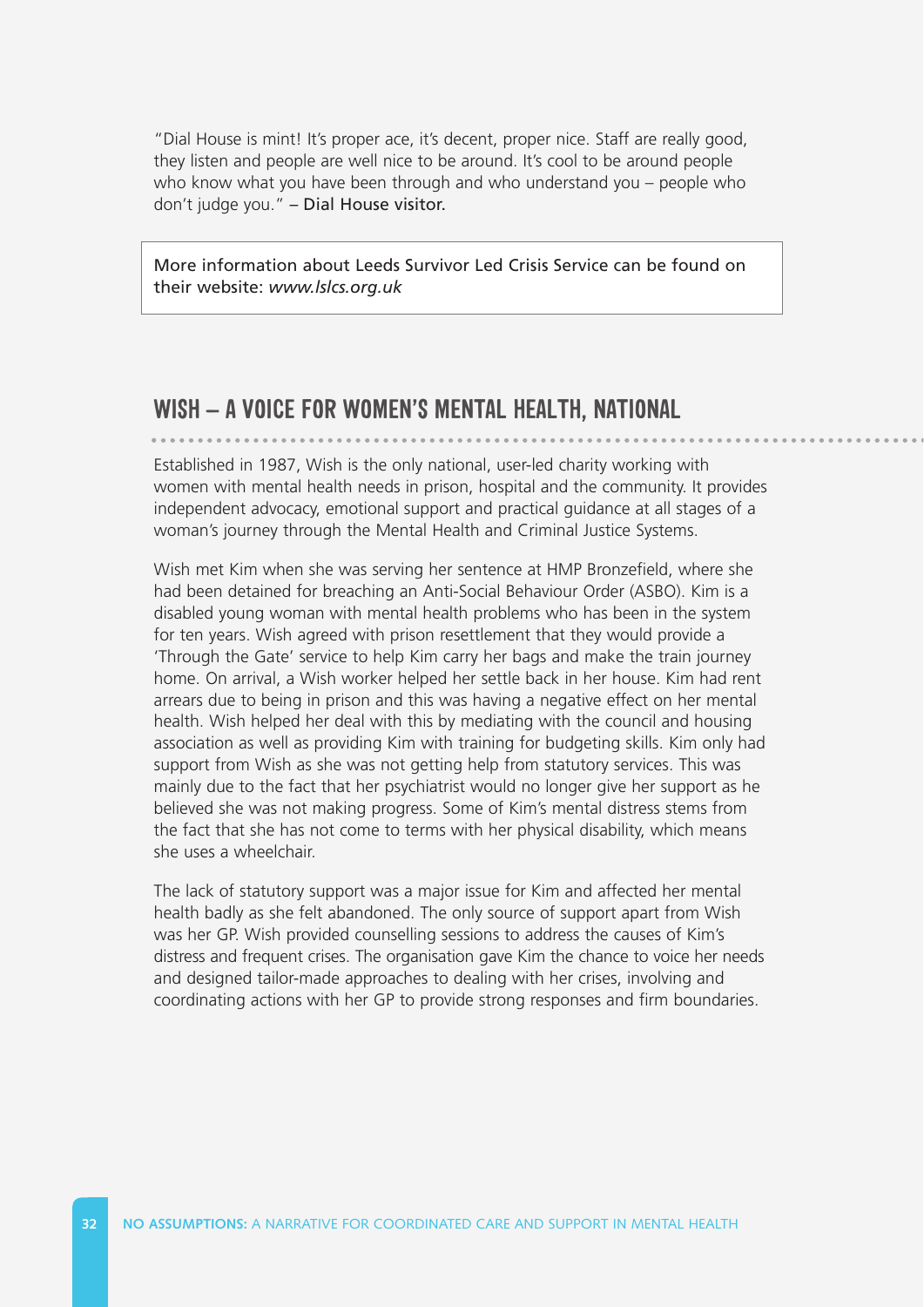At the same time Wish provided a safe space to deal with her distress. Kim was looked at as an individual, with individual needs and responses. Wish listened to what she said and did not reject her as statutory mental health services had done. They were able to see her regularly in prison and in the community therefore providing the integrated, consistent support Kim needed.

To find out more about Wish, visit their website: *[www.womenatwish.org.uk](http://www.womenatwish.org.uk)* 

#### **GP WELLBEING PEER SUPPORTER, BRENT, LONDON**

The Wellbeing Peer Supporter scheme is being piloted with GPs surgeries in Willesden, Harlesden and Wembley. A Peer Supporter works once a week in the surgery and their role is to work closely and empathically with patients with mild to moderate mental health problems who see their GP frequently and who have no other support to address their social and emotional needs. The Peer Supporter undertakes a comprehensive training programme on mental health awareness, person-centred thinking, motivational interviewing, safeguarding vulnerable adults, confidentiality, equality and diversity and health and safety.

The GPs identify patients with social and emotional support needs and refer them to the Wellbeing Peer Supporter who offers an initial appointment of between 25 and 50 minutes, depending on their needs. They find out what challenges the patient is facing, such as finance, housing, family or immigration; how they are dealing with them at the moment; and what support they might need to resolve their difficulties. The Peer Supporter advises the patient where to find support in the community. While the patient actively seeks signposted support outside the surgery, they can see the Peer Supporter for another two to three sessions for informal peer support.

Over nine months since the service started, the pilot surgeries had increased access to early intervention by 15% of the 118 patient sample and increased access to community support and self-help groups by 90% of the sample. The 118 patients in the pilot had an 85% reduction in GP visits relating to social and emotional needs.

To find out more about the GP Wellbeing Support Worker initiative and similar mental health support projects please see: *[www.certitude.org.uk/from-services-to-community-a-fulfilling-journey-of-self-care/](http://www.certitude.org.uk/from-services-to-community-a-fulfilling-journey-of-self-care/)*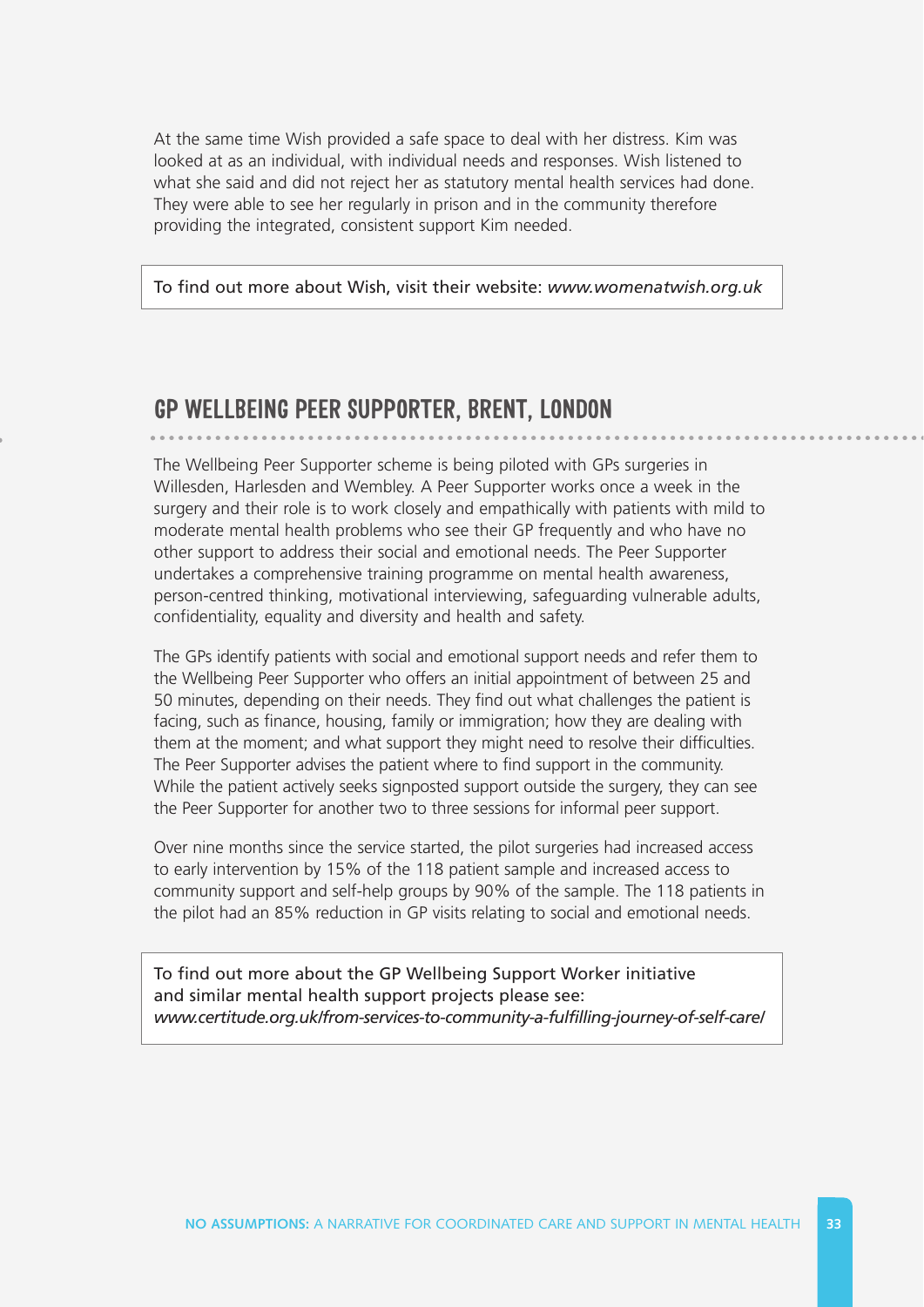#### **ALL TOGETHER POSITIVE PREVENTION AND PERSONALISATION SERVICE, STOCKPORT**

Run by Mind and the user-led social enterprise 'All Together Positive', the Stockport Prevention and Personalisation Service is redesigning mental health services, by recognising the role of social and financial issues in mental health. Its aim is to reduce the use of secondary statutory mental health services, to prevent dependence on clinical approaches and maximises preventative and recovery strategies, particularly for people whose difficulties are social or financial as well as clinical.

Rather than focusing on a person's clinical history, their diagnosis or their medication, Stockport's redesigned mental health support uses a recovery approach to find out what they want to achieve in life and what's important to them. Recovery is not a matter of getting rid of symptoms, but rather about recovering a life with a purpose.

Clive, who's 51 and has both mental and physical health difficulties, describes his previous experience with mental health services: "It was in the first few years of my illness that I realised I was simply going in circles; my GP would refer me to a psychiatrist, who would tinker with my medication and recommend a course of cognitive behavioural therapy and would then discharge me back to the care of my GP and so on." Eventually Clive sought help from Stockport Mind and got support from Alison, a practitioner working at the Prevention and Personalisation service. He says, "the strangest thing was that Alison asked me what I needed. The service seemed prepared to fit around me rather than try to pigeonhole me and push me away when I didn't fit." Since using the service, Clive has been able to access therapeutic approaches like acupuncture that help with his mood, fatigue and physical pain control. As a consequence he has become more active and sociable.

[You can find the Innovation Unit's report on Stockport's Prevention and](http://www.innovationunit-inspiringhealth.org/01-prevention-and-personalisation-service,-stockport,-uk.html)  Personalisation Service here: *www.innovationunit-inspiringhealth.org/01 prevention-and-personalisation-service,-stockport,-uk.html*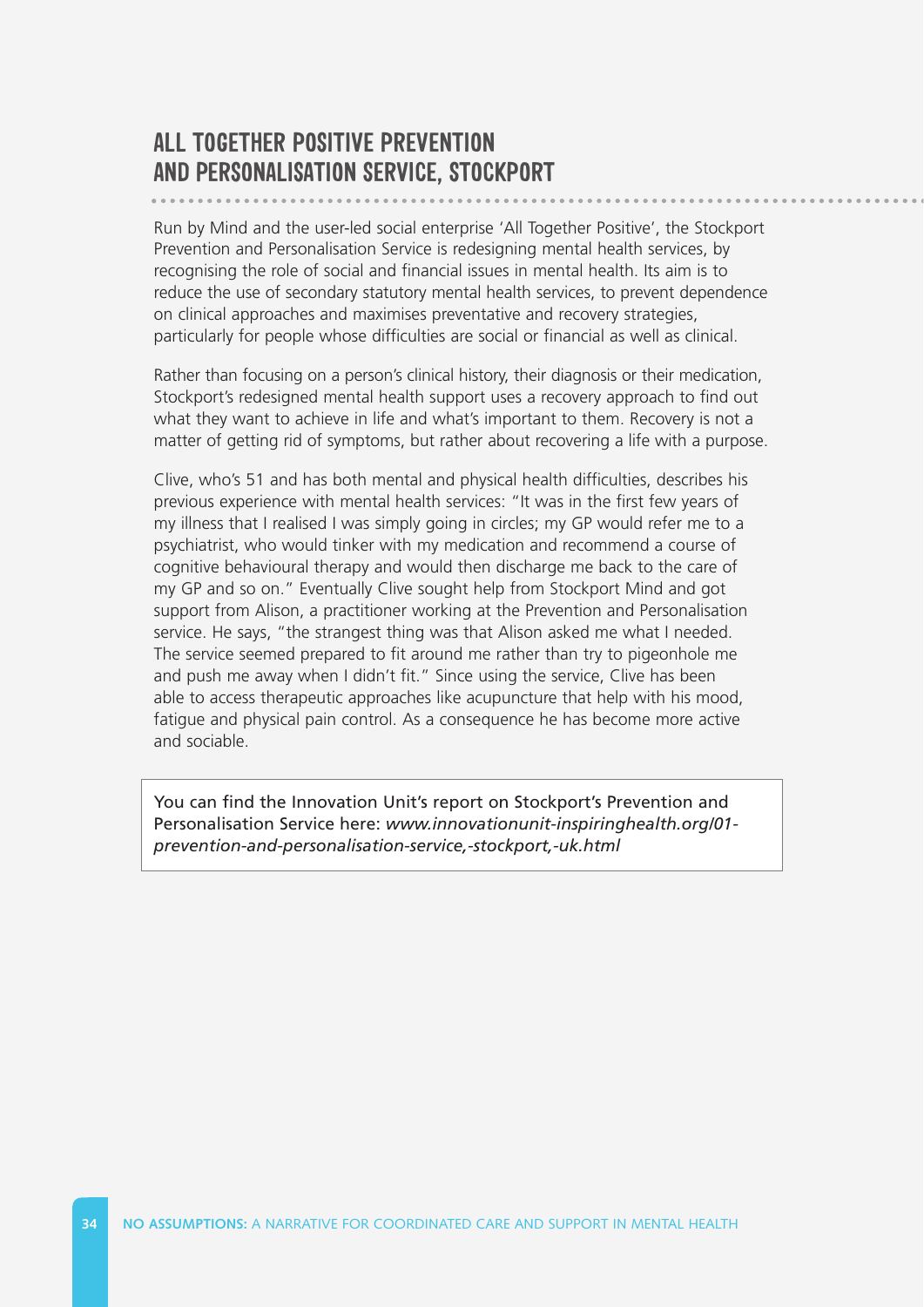#### **ST DYMPHNA BEFRIENDING GROUP, NUNEATON**

The St Dymphna Befriending group is a locally run organisation, based in the Catholic community in Nuneaton and the local area. Run by volunteers, they aim to promote wellbeing and build resilience by offering a befriending service, educational sessions around mental health awareness and stigma and facilitating social events for isolated people in their local community. Jo, the group coordinator said:

"We've been working with one older lady who has numerous physical health problems and suffers with some symptoms of anxiety. She has been reluctant to access anything called a 'mental health service' because of the stigma attached with this, but enjoys regular home visits from her befrienders. The befrienders offer emotional support – allowing her to discuss her worries and helping with problem solving. This has particularly focused on how she can get more involved in other social activities in the community and as a result her experience of loneliness and anxiety has significantly reduced."

The group was set up using a grant of £2,500 from the Catholic Bishops Conference and now depends on individual donations and fundraising. With more local funding they would like to employ a part-time coordinator who could help to run the group.

[Adapted from Mind/Mental Health Foundation \(2014\) Building Resilient](http://www.mind.org.uk/media/343928/Report_-_Building_resilient_communities.pdf)  Communities London: *www.mind.org.uk/media/343928/Report\_ \_Building\_resilient\_communities.pdf*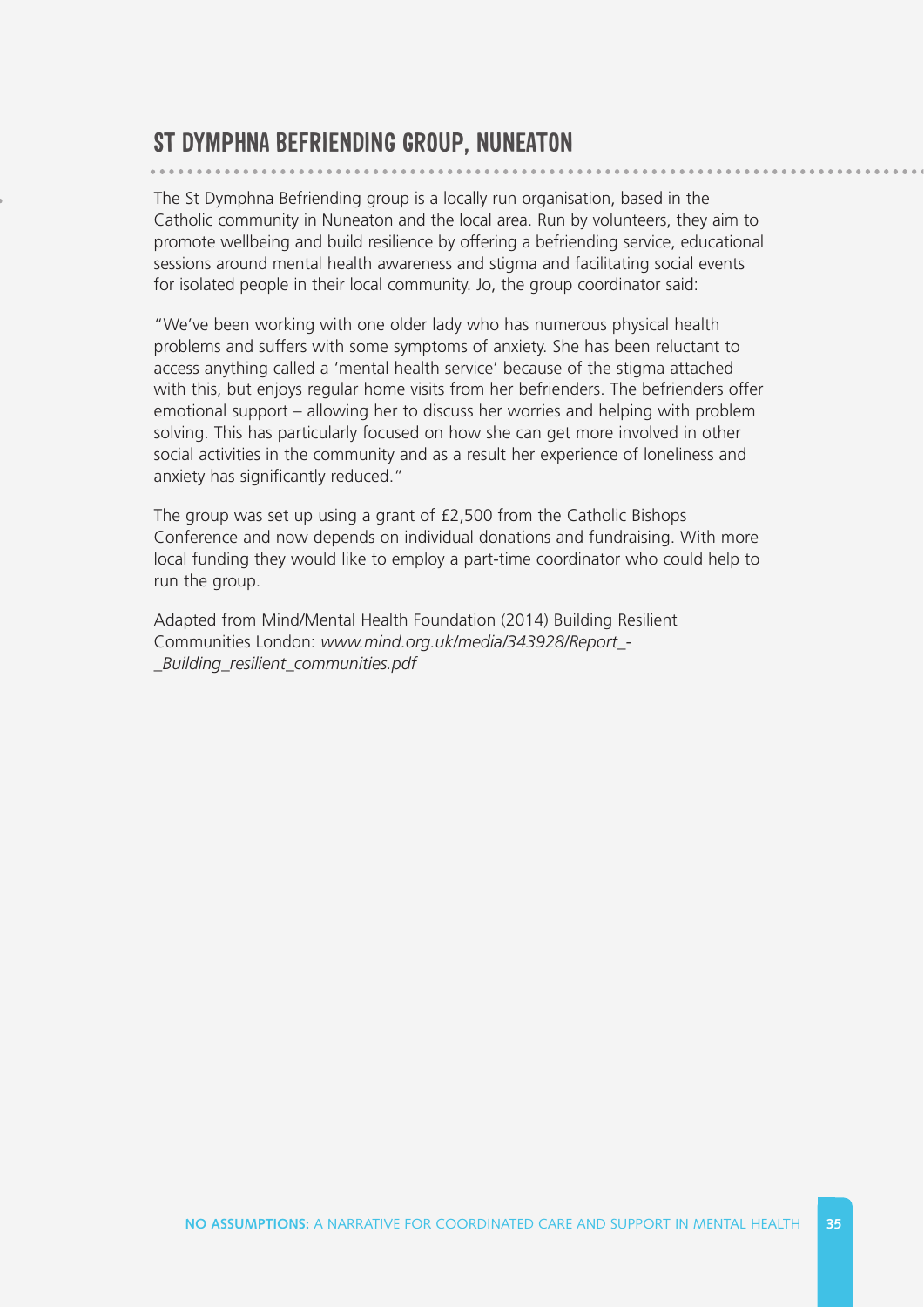## **Appendix: Core group and inputs considered**

## **The core group involved in production**

The development of this document is being jointly led by National Voices and Think Local Act Personal. Members of TLAP's National Coproduction Advisory Group, who have experience of mental illness, together with organisations including Mind, Rethink Mental Illness and Certitude have contributed so far.

#### **SOME INPUTS CONSIDERED BY THE GROUP**

- **1)** NICE Quality Standard 14 Service User Experience in Adult Mental Health, 2011.
- **2)** The Mental Health Crisis Care Concordat, Department of Health and others, 2014.
- **3)** 'Service users' experiences of recovery under the 2008 Care Programme Approach', Mental Health Foundation and NSUN, 2012.
- **4)** 'Choice, Risk and Decision Making', Personal Health Budgets Guide, Department of Health 2012.
- **5)** 'A Call to Action: Achieving Parity of Esteem; Transformative Ideas for Commissioners', NHS England, 2014.
- **6)** 'A review of values–based commissioning in mental health', NSUN, 2013.
- **7)** 'The Mind Guide to Personal Budgets for social care', Mind, 2012.
- **8)** 'Personalisation in mental health: Creating a vision; Views of personalisation, from people who use mental health services,' Mind, 2009.
- **9)** 'Personalisation in mental health: A review of the evidence', Mind, 2009
- **10)** 'Paths to personalisation in mental health: a whole system, whole life framework', National Development Team for inclusion, 2013
- **11)** 'Mental Healthwatch Handbook', NSUN, 2014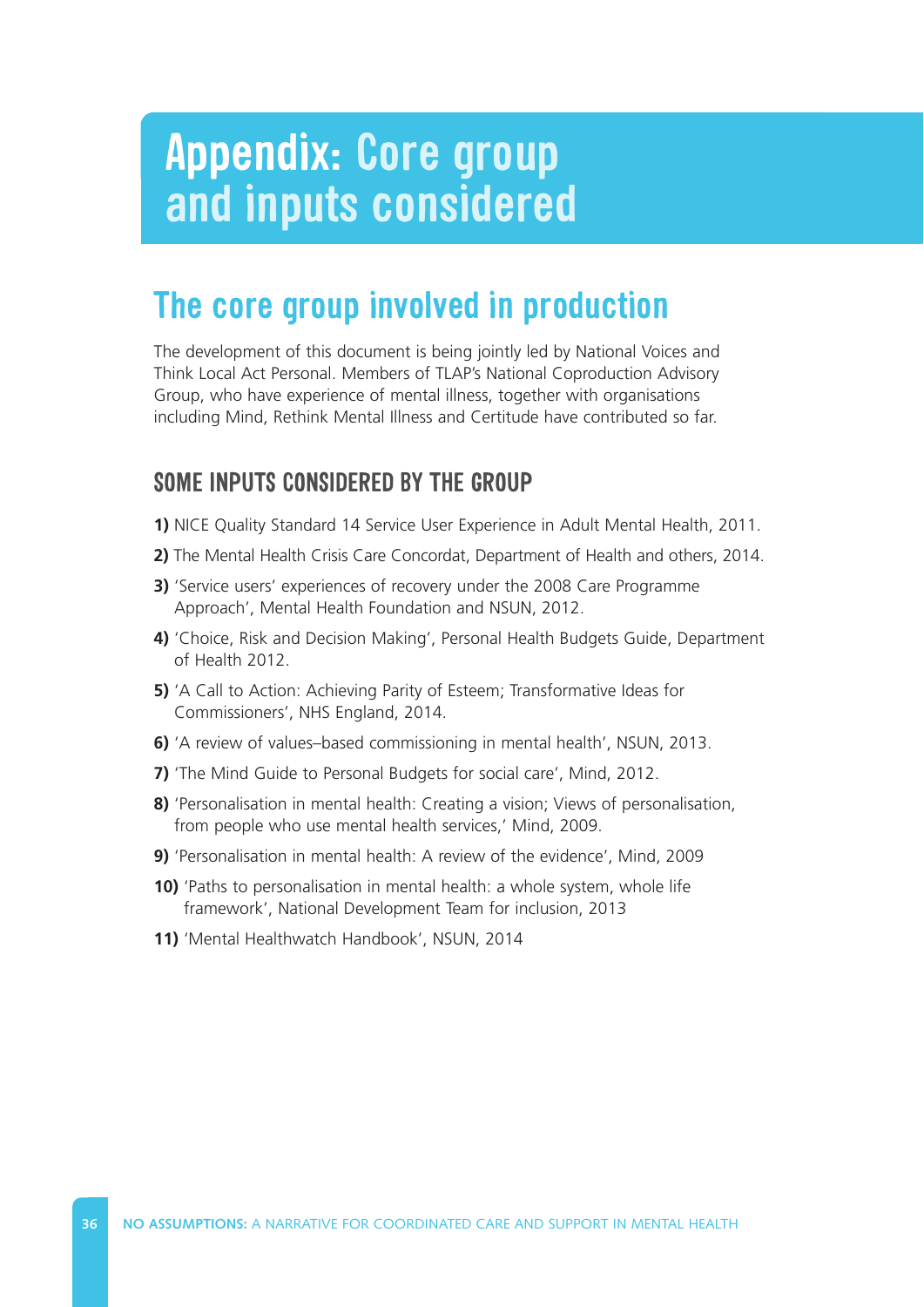## **About the practice examples**

The practice examples were gathered through an open call for case studies, stories and good practice examples that was promoted through the networks of National Voices, Think Local Act Personal and of advisory group members and through social media from February to April 2014. Particular efforts were made to obtain examples of work by and with people who have protected characteristics under the Equality Act 2010. The examples demonstrate integrated approaches to mental health across health, criminal justice, housing and employment.

Thanks go to everyone involved in identifying and submitting the innovative and inspiring practice examples included here.

## **Further information**

**National Voices** is the national coalition of health and social care charities in England. We work together to strengthen the voice of patients, service users, carers, their families and the voluntary organisations that work for them website: *[www.nationalvoices.org.uk](http://www.nationalvoices.org.uk)* twitter: *[@nvtweeting](https://twitter.com/NVTweeting)* 

**Think Local Act Personal** is a national strategic partnership of more than 40 organisations committed to supporting the continued implementation of personalisation and community-based health, care and support website: *[www.thinklocalactpersonal.org.uk](http://www.thinklocalactpersonal.org.uk)* twitter: *[@tlap1](https://twitter.com/TLAP1)*